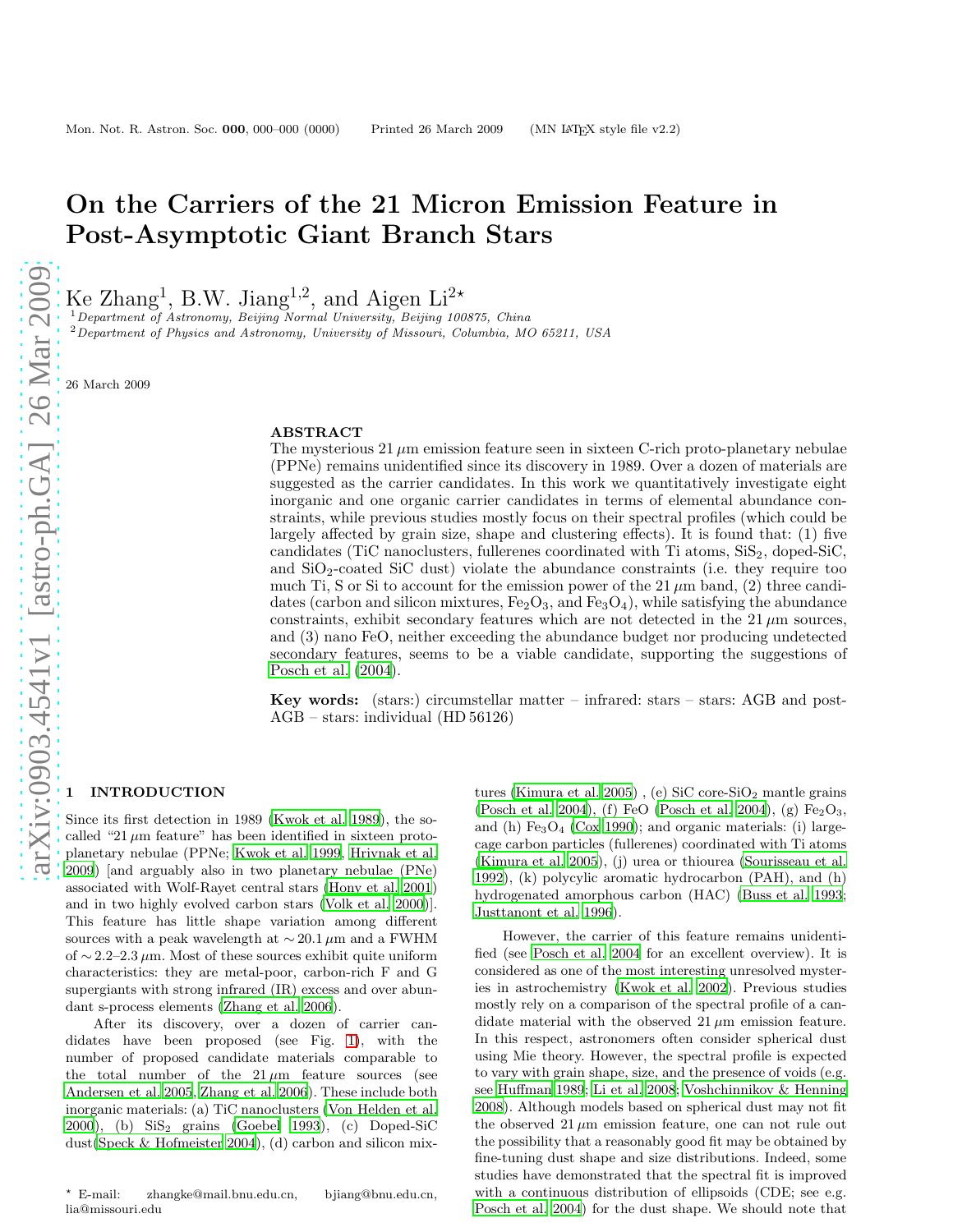even the failure of CDE models can not readily rule out the considered candidate material since the spectral profile could be further affected by many other factors (e.g., clustering of individual grains, see [Rouleau & Martin 1991](#page-8-18)).

In this work we attempt to constrain the nature of the  $21 \mu m$  feature carrier by performing a systematic study of the validity of the above-listed candidate carriers. In view of the fact that a spectral profile "mismatch" could probably be improved by considering dust shape and size distributions, clustering of individual grains, and the presence of voids, unlike previous studies, we do not completely rely on whether the interested candidate material produces a band profile closely matching the observed one. Instead, we take an alternative approach which at least complements previous approaches (which are mainly based on spectral profile matching): we focus on the elemental abundance required to account for the total power emitted in the 21  $\mu$ m feature. This approach is less affected by the (unknown) dust clustering and shape distribution and is therefore more robust.

This paper is organized as follows: we first present in §[2](#page-1-0) the general constraints on the validity of a proposed carrier. We then apply these constraints to the above-listed candidate materials (§[4\)](#page-2-0). For this purpose, we choose the prototypical  $21 \mu m$  feature source HD 56126 as a comparison basis. The main results are summarized in §[5.](#page-7-3)

# <span id="page-1-0"></span>2 GENERAL CONSTRAINTS: BAND STRENGTH AND ABUNDANCE BUDGET

For a candidate carrier to be a viable explanation of the 21  $\mu$ m feature, in addition to the close match with the 21  $\mu$ m feature observed in PPNe, it must satisfy the abundance constraint, i.e., the candidate material must be abundant enough to account for the total power emitted in the 21  $\mu$ m feature. Further, it should of course not produce any secondary features which are not observed in the 21  $\mu$ m sources.

The 21  $\mu$ m feature is one of the strongest IR dust features in C-rich evolved objects. The strongest  $21 \mu m$  source (HD 56126) emits  $\sim 8\%$  of its total IR power in this feature, while the 21  $\mu$ m feature in other sources amounts to ~1– 7% of their total IR power [\(Hrivnak et al. 2000](#page-8-19)). That the  $21 \mu m$  feature emits such a large energy would put stringent constraint on the abundance of the carrier, particularly, on the abundance of the relatively rare element in the suggested carrier material (e.g. Ti in TiC).

Let  $E_{\text{tot}}$  be the total power emitted in the 21  $\mu$ m band, which is an observational parameter. It is related to the total mass of the carrier dust  $M_d$  through

$$
E_{\rm tot} = M_{\rm d} \int_{21 \,\mu\text{m band}} \kappa_{\rm abs}(\lambda) \times 4\pi B_{\lambda}(T_{\rm d}) d\lambda \;, \qquad (1)
$$

where the integration is over the 21  $\mu$ m band (but with the continuum underneath the 21  $\mu$ m feature subtracted),  $\kappa_{\text{abs}}$ is the mass absorption coefficient (also known as "opacity") of the dust,  $B_{\lambda}(T_{d})$  is the Planck function of a black body with temperature  $T_d$  at wavelength  $\lambda$ , and  $T_d$  is the dust temperature.

If the carrier material contains element X, the abundance of element X (relative to H) in the dust can be written as

<span id="page-1-5"></span>
$$
[X/H] = \frac{n_X M_d / \mu_d m_H}{M_H / m_H} , \qquad (2)
$$

where  $M_H$  is the total hydrogen mass of the circumstellar envelope of the object,  $m<sub>H</sub>$  is the mass of a hydrogen atom,  $\mu_d$  is the molecular weight of the dust grain, and  $n_X$  is the number of atoms per molecule for element X. With a good knowledge of the dust temperature and the mass absorption coefficient in the  $21 \mu m$  wavelength range of the carrier, one can therefore estimate the abundance of a typical element locked up in dust required to emit the observed power  $E_{\text{tot}}$ in the  $21 \mu m$  band

<span id="page-1-3"></span>
$$
[X/H] = \frac{n_X E_{\text{tot}}}{\mu_{\text{d}} M_{\text{H}} \int_{21 \,\mu\text{m band}} \kappa_{\text{abs}}(\lambda) \times 4\pi B_{\lambda}(T_{\text{d}}) d\lambda} \ . \tag{3}
$$

It can be seen that for a given  $E_{\text{tot}}$ , the required abundance  $[X/H]$  is inversely proportional to the integral of absorption coefficient  $\kappa_{\text{abs}}$  and the dust radiation intensity  $B_{\lambda}(T_{\rm d})$  over the 21  $\mu$ m band range.

We approximate the mass absorption coefficient profile with a Drude function

<span id="page-1-2"></span>
$$
\kappa_{\rm abs}(\lambda) = \frac{\kappa_{\rm abs}^{\rm int} 2\gamma/\pi}{\left(\lambda - \lambda_{\rm p}^2/\lambda\right)^2 + \gamma^2} \,,\tag{4}
$$

where  $\lambda_{\rm p} \approx 20.1 \,\mu{\rm m}$  and  $\gamma \approx 2.2 \,\mu{\rm m}$  are respectively the peak wavelength and FWHM of the profile;<sup>[1](#page-1-1)</sup> and  $\kappa_{\rm abs}^{\rm int}$   $\equiv$  $\int_{21 \mu m \text{ band}} \kappa_{\text{abs}}(\lambda) d\lambda$  is the mass absorption coefficient integrated over the  $21 \mu m$  band. The adoption of a Drude function and the values of  $\lambda_{\rm p}$  and  $\gamma$  which match the observed feature profile mostly is the best condition for the absorption coefficient. The abundance under such condition is the minimum. By substituting Eq. [\(4\)](#page-1-2) into Eq. [\(3\)](#page-1-3), the lower limit of  $[X/H]$  becomes

<span id="page-1-4"></span>
$$
[X/H]_{\min} = \frac{n_X E_{\text{tot}}}{8\mu_d M_H \gamma \kappa_{\text{abs}}^{\text{int}} \int_{21 \mu \text{m band}} \frac{B_\lambda(T_\text{d})}{(\lambda - \lambda_p^2/\lambda)^2 + \gamma^2} d\lambda} \ . \tag{5}
$$

Note that the integration is continuum-subtracted. Since the Planck function  $B_{\lambda}(T)$  is a monotonically increasing function of  $T_d$ , the minimum abundance of element X,  $[X/H]_{min}$ , becomes a decreasing function of  $T_d$  and  $\kappa_{\text{abs}}^{\text{int}}$ . For a fixed  $E_{\text{tot}}$ , given a reasonable dust temperature range (usually  $\sim$  100–200K for the circumstellar envelope of post-AGB

<span id="page-1-1"></span><sup>1</sup> The Drude profile, closely resembling a Lorentz profile and having more extended wings than a Gaussian profile, is expected for classical damped harmonic oscillators [\(Li 2008\)](#page-8-20). With  $\lambda_p = 20.1 \,\mu \text{m}$  and  $\gamma = 2.2 \,\mu \text{m}$ , the Drude profile fits well the observed 21  $\mu$ m emission feature except the blue-wing (which is a bit more extended than that observed), while the Gaussian profile is a bit too narrow in the red-wing. To be more physical, we should fit the observed 21  $\mu$ m emission feature with  $\sum_j \kappa_{\text{abs}}(\lambda) B_{\lambda}(T_j)$ , a sum of products of a Drude mass absorption profile and Planck functions of a range of temperatures (since the carrier of the  $21 \mu m$  feature is expected to have a range of thermal equilibrium temperatures in the  $21 \mu$ m-feature-emitting shell). Indeed, we find that with  $\lambda_p = 20.1 \,\mu\text{m}$ ,  $\gamma = 1.85 \,\mu\text{m}$ , and  $T \approx 90 \,\text{K}$ , the product of a Drude profile and a single-temperature blackbody  $\kappa_{\text{abs}}(\lambda) B_{\lambda}(T)$  closely fits the observed 21  $\mu$ m emission feature (see the inserted panel in Fig. 1h). In this work, we take  $\lambda_p = 20.1 \,\mu\text{m}$  and  $\gamma = 2.2 \,\mu\text{m}$  in order to maximize the energy output in the  $21 \mu m$  feature so as to minimize the dust abundance requirement.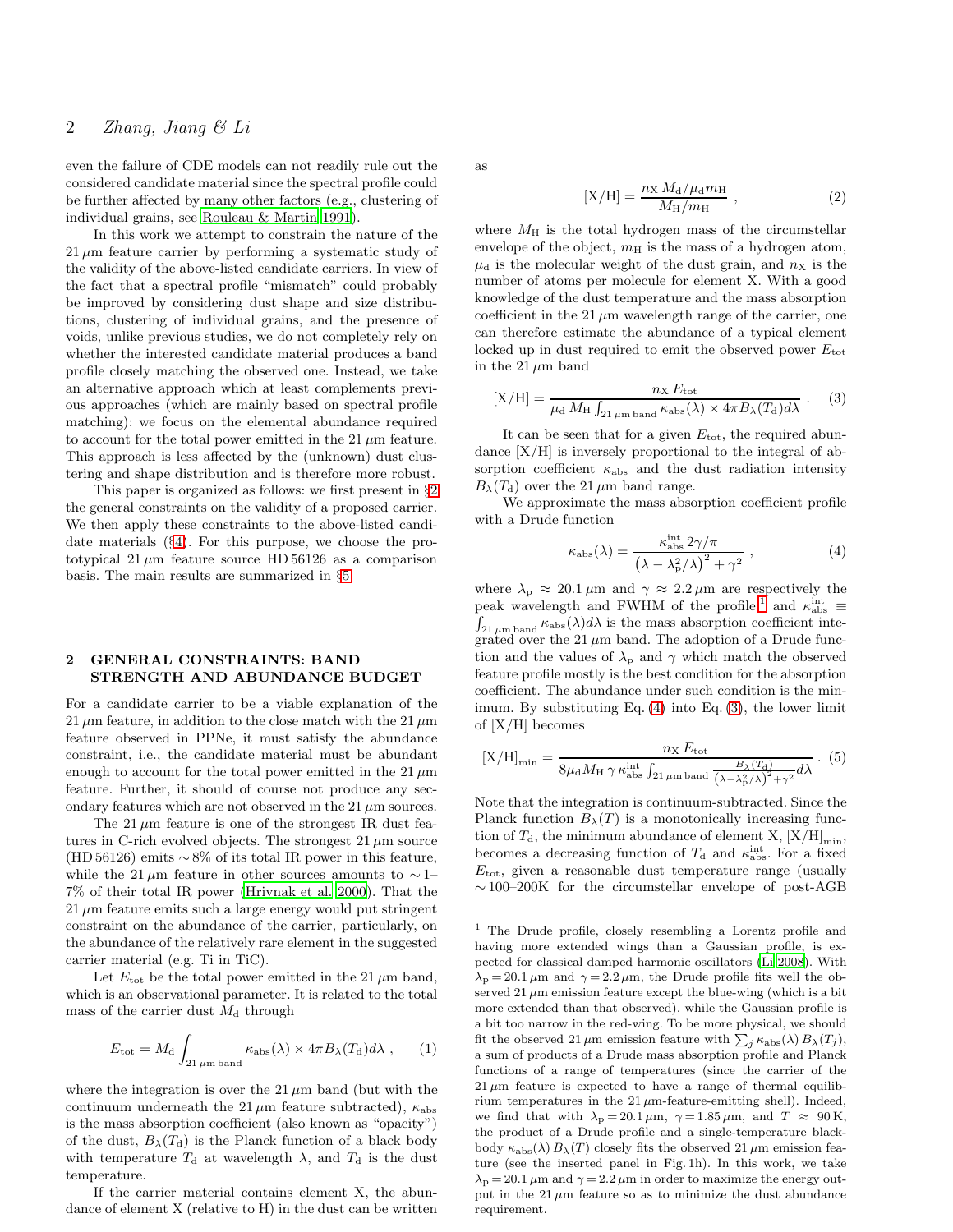stars) and  $\kappa_{\rm abs}^{\rm int}$  from laboratory data, we can estimate the range of  $\left[\text{X/H}\right]_{\text{min}}.$  For a viable candidate, the required minimum abundance  $[X/H]_{min}$  must not exceed what is available.

If  $\kappa_{\text{abs}}(\lambda)$  is measured in the laboratory,  $\kappa_{\text{abs}}^{\text{int}}$  can be obtained from the direct integration of the measured profile of  $\kappa_{\rm abs}(\lambda)$ . In a few cases,  $\kappa_{\rm abs}(\lambda)$  is not directly measured, we obtain  $\kappa_{\rm abs}^{\rm int}$  from the absorption cross section  $C_{\rm abs}$  or the absorption efficiency  $Q_{\rm abs}$  calculated through Mie theory

$$
\kappa_{\rm abs}^{\rm int} = \int_{21 \,\mu\rm m \, \rm band} \kappa_{\rm abs}(\lambda) d\lambda
$$
  
= 
$$
\int_{21 \,\mu\rm m \, \rm band} \frac{C_{\rm abs}(a,\lambda)}{M} d\lambda
$$
  
= 
$$
\frac{3}{4\rho_{\rm d}} \int_{21 \,\mu\rm m \, \rm band} \frac{Q_{\rm abs}(a,\lambda)}{a} d\lambda , \qquad (6)
$$

where  $M$  and  $a$  are respectively the mass and radius of the dust grain (we assume that the dust is spherical), and  $\rho_d$  is the mass density of the dust.

#### 3 THE TESTER: HD 56126

A successful candidate carrier should be able to explain the observed  $21 \mu m$  feature in all sources. A failure in a single source would be sufficient to rule out the candidate. To examine whether the carriers can account for the observed feature strength, we choose HD 56126, a prototypical 21  $\mu$ m feature source, as the tester.

HD 56126 (IRAS 07134+1005) is selected for the following reasons: (1) It is the strongest  $21 \mu m$  feature emitter and its emission flux was accurately measured; (2) It is one of the best studied  $21 \mu m$  feature sources and its basic parameters are accurately determined. [Hony et al. \(2003\)](#page-8-21) built a detailed dust radiative transfer model for the circumstellar envelope and derived the composition and mass of the dust shell of HD 56126. [Van Winckel & Reyniers \(2000](#page-8-22)) performed a homogeneous photospheric abundance analysis of HD 56126 (as well as several other  $21 \mu m$  feature sources). We summarize in Table [1](#page-11-0) the key relevant stellar and circumstellar parameters which will be used in later analysis. The parameter  $M_H$  is not very certain in the range  $\sim 0.16$ – 0.44  $M_{\odot}$ . We generously take the high end  $(M_{\rm H} \approx 0.44 M_{\odot})$ for our analysis. Since the required minimum abundance  $[X/H]_{\text{min}}$  is inversely proportional to  $M_{\text{H}}$  (see eq. [5\)](#page-1-4), if a model based on the high end  $M_H \approx 0.44 M_{\odot}$  already exceeds the elemental budget it should certainly be rejected.

By assuming that the X atoms available in the circumstellar envelopes around the  $21 \mu m$  feature sources (i.e.  $[X/H]_{\star}$ ) are *all* depleted in the dust species proposed as a carrier candidate, we obtain the maximum dust mass (relative to H) of the dust species containing the key element X from Eq. [2](#page-1-5)

$$
(M_{\rm d}/M_{\rm H})_{\rm max} = \mu_{\rm d} \left[ X/H \right]_{\star}/n_{\rm X} \ . \tag{7}
$$

This is the upper limit on the amount of dust containing element X *available* to account for the  $21 \mu m$  feature. For a given dust temperature  $T<sub>d</sub>$ , from Eq. [5](#page-1-4) we obtain the lower limit on the amount of dust (relative to H) required to ac-

# On the Carriers of the 21 Micron Feature 3

count for the 21  $\mu$ m feature

$$
(M_{\rm d}/M_{\rm H})_{\rm min} = \mu_{\rm d} \left[ \text{X/H} \right]_{\rm min}/n_{\rm X}
$$
  
= 
$$
\frac{E_{\rm tot}}{8\gamma \kappa_{\rm abs}^{\rm int} \int_{21 \mu \rm m \text{ band}} \frac{B_{\lambda}(T_{\rm d})}{\left(\lambda - \lambda_{\rm p}^2/\lambda\right)^2 + \gamma^2} d\lambda} \ . \ (8)
$$

Apparently, for a valid carrier candidate, the minimum required mass  $(M_d/M_H)_{\text{min}}$  should not exceed the maximum available mass  $\left(M_{\mathrm{d}}/M_{\mathrm{H}}\right)_{\mathrm{max}}$ .

In Fig. [2](#page-10-0) we plot  $(M_d/M_H)_{\text{max}}$  against  $\kappa_{\text{abs}}^{\text{int}}$  for the proposed carrier candidates. We also plot  $(M_d/M_H)_{min}$  as a function of  $\kappa_{\rm abs}^{\rm int}$  for a range of temperatures  $T_{\rm d}$ . Note that the temperature at which  $(M_d/M_H)_{max} \approx (M_d/M_H)_{min}$  is the lowest temperature the dust should have. For example, at T  $\approx$  880 K TiC nanoclusters have  $(M_d/M_H)_{\text{max}} \approx$  $(M_d/M_H)_{\text{min}}$ . In order for  $(M_d/M_H)_{\text{min}}$  not exceeding  $(M_d/M_H)_{\text{max}}$ , TiC dust must have  $T_d > 880$  K, otherwise there is simply not enough dust material.

# <span id="page-2-0"></span>4 ASSESSING INDIVIDUAL CARRIER CANDIDATES

We assess proposed individual carrier candidates by examining (1) whether they are capable of emitting the observed large amount of energy in the 21  $\mu$ m band without requiring more dust material than available, and (2) whether the candidate carrier produces (undetected) secondary features. In view of the crucial role of elemental abundances in this assessment, we divide the carrier candidates into four groups: titanium-bearing, sulfur-bearing, silicon-bearing and ironbearing grains.

The 3.3, 7.7 and 11.3  $\mu$ m PAH features and the much more prominent  $30 \mu m$  feature which is generally attributed to MgS dust [\(Goebel & Moseley 1985;](#page-8-23) [Hony et al. 2002\)](#page-8-24) are seen in fourteen of the sixteen known  $21 \mu m$  feature sources [\(Kwok et al. 1999,](#page-8-2) [Hrivnak et al. 2009\)](#page-8-3). Except these features, the  $21 \mu m$  sources do not universally show any additional dust features. However, in addition to the 21  $\mu$ m feature, some of the proposed carrier candidates exhibit strong spectral features at other wavelengths as well which are not detected at all or very weak in the  $21 \mu m$  sources.

In view of the wide detection of the PAH features (and some flat plateau attributed to HAC) and the  $30 \mu m$  feature in the 21  $\mu$ m sources, [Buss et al. \(1993](#page-7-2)) suggested that the  $21 \mu m$  feature might originate from some organic molecules like PAHs, while [Goebel \(1993](#page-8-8)) argued that sulfide could be the carrier candidate. But the proposition of a carrier candidate based on its matching to these accompanying features is potentially problematic since they vary from source to source, while the profile of the  $21 \mu m$  feature is rather universal (i.e. with the same peak wavelength, a very similar FWHM and asymmetrical shape with a long red tail) indicating that the carrier of this feature should be the same in different sources. We also note that observationally, there does not appear to show any correlation between the strength of the 21  $\mu$ m feature with that of the 30  $\mu$ m feature [\(Jiang et al. 2009](#page-8-25)).

For a given proposed carrier, the predicted intensity ratios of the associated features to the primary  $21 \mu m$  feature must either be compatible with that observed (in case of detection) or not exceed the upper limit (in case of non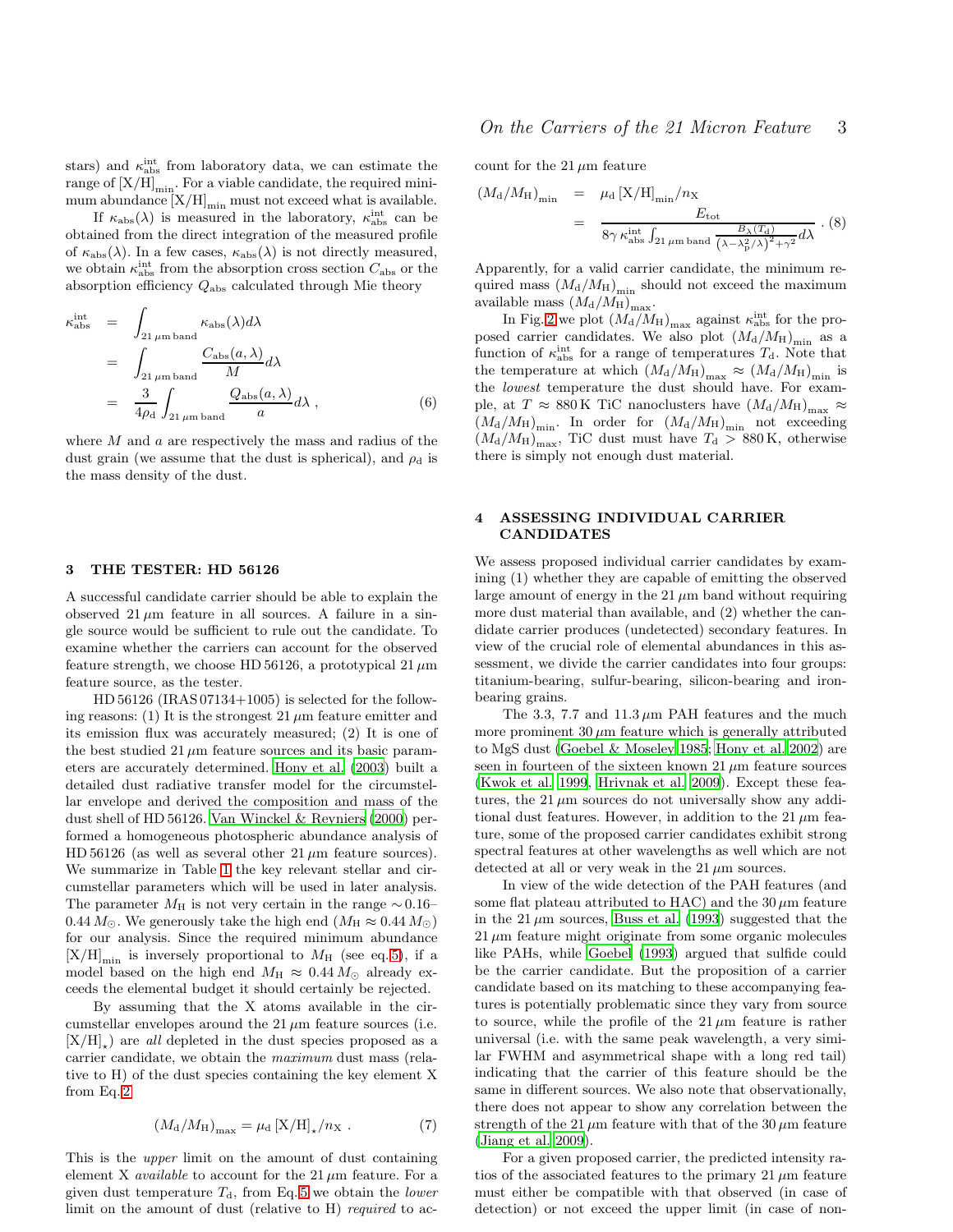detection). SiC dust with carbon impurities, once considered as a promising candidate due to its abundant occurrence [\(Speck & Hofmeister 2004](#page-8-9)), was challenged based on the much higher model-predicted intensity ratio of the  $11.3 \mu m$ feature to the  $21 \mu m$  feature than observed [\(Jiang et al.](#page-8-26) [2005](#page-8-26)).

### 4.1 Titanium-Bearing Grains

Titanium is a relatively rare element in the solar system ([Ti/H] $_{\odot} \approx 9.77 \times 10^{-8}$ , [Grevesse 1989](#page-8-27)), and the Ti abundance in the metal-poor star HD 56126 is even lower:  $[Ti/H] \approx 1.3 \times 10^{-8}$  [\(Van Winckel & Reyniers 2000](#page-8-22)). Although some Ti-bearing grains (e.g. TiC nanoclusters and fullerenes coordinated with Ti atoms) have a  $21 \mu m$  feature with a close similarity to the  $21 \mu m$  feature observed in PPNe, the deficiency of titanium would be a potential problem.

# 4.1.1 Titanium Carbide

[Von Helden et al. \(2000](#page-8-7)) argued that the 21  $\mu$ m feature may arise from titanium carbide nanoclusters (made of 27 to 125 atoms). The laboratory-measured spectral profiles of TiC nanoclusters match almost perfectly with the intrinsic profile of the observed  $21 \mu m$  feature, better than any other candidate materials, although bulk TiC dust does not display a strong  $21 \mu m$  band (see [Henning & Mutschke](#page-8-28) [2001](#page-8-28); [Kimura & Kaito 2003b](#page-8-29)). The TiC hypothesis gains its strength from the identification of presolar TiC grains (with radii  $\sim$ 100Å) in primitive meteorites as nanometer-sized inclusions embedded in micrometer-sized presolar graphite grains [\(Bernatowicz et al. 1996](#page-7-4)). However, since Ti is a rare element, the abundance test would be a neck to the TiC hypothesis. Indeed, three different groups have already challenged the TiC hypothesis from the Ti abundance point of view [\(Hony et al. 2003;](#page-8-21) [Chigai et al. 2003](#page-7-5); [Li 2003](#page-8-30)). They all pointed out that there may not be enough titanium to account for the observed strength of this feature. Here we add another piece of evidence against the TiC hypothesis by confronting it with the band strength constraint discussed in §[2.](#page-1-0) Unlike previous studies, in this approach we do not need to know the ultraviolet/optical absorption properties of TiC. The experimental IR absorption spectrum of TiC nanoclusters was measured [\(Von Helden et al. 2000](#page-8-7)) and fitted with a Lorentz oscillator model [\(Chigai et al. 2003](#page-7-5)). The observational emission spectrum of HD 56126 and the experimental Lorentz profile of the  $21 \mu m$  band are shown in Fig. [1a](#page-9-0).

The integrated mass absorption coefficient of nano TiC is  $\kappa_{\rm abs}^{\rm int} \approx 0.38 \,\rm cm^3 \, g^{-1}$  for the 21  $\mu$ m band, as derived from the experimental spectrum of [Von Helden et al. \(2000](#page-8-7)). The emission temperature associated with the 21  $\mu$ m carrier is not well constrained.

Exposed to the stellar radiation, TiC nanocrystals, because of their small heat capacities, will not attain an equilibrium temperature; instead, they will be transiently heated by single photons (see [Draine & Li 2001](#page-7-6)). The stellar atmospheric spectrum of HD 56126 peaks at  $\lambda \approx 0.41 \,\mu$ m, i.e., a typical stellar photon has an energy of  $\langle h\nu \rangle \approx 3$  eV. With a Debye temperature of  $\Theta \approx 614 \text{ K}$  [\(Pierson 1996\)](#page-8-31), when heated by a 3 eV photon, for a TiC nano cluster as small as  $Ti<sub>14</sub>C<sub>13</sub>$  (consisting of  $3 \times 3 \times 3$  atoms) the peak temperature is only  $T_{\text{peak}} \approx 268 \text{ K}.$ 

We calculate from Eq. [\(5\)](#page-1-4) the minimum abundance requirement of Ti<sub>14</sub>C<sub>13</sub> dust to be [Ti/H]<sub>min</sub>  $\approx 1.97 \times 10^{-7}$ at  $T_{\rm d}$  = 268 K. Since the titanium abundance in HD 56126 is measured to be  $\text{[Ti/H]}_{\star} \approx 1.3 \times 10^{-8}$  (see Table [1\)](#page-11-0), the minimum abundance requirement (at  $T<sub>d</sub> = 268$  K) exceeds the available abundance by a factor of  $\sim$  15.

For a given exciting photon energy (say,  $h\nu = 3$  eV), the peak temperature decreases with the nanocluster size:  $T_{\text{peak}} \approx 216 \,\text{K}$  for Ti<sub>32</sub>C<sub>32</sub> (consisting of  $4 \times 4 \times 4$  atoms) and  $T_{\text{peak}} \approx 183 \,\text{K}$  for Ti<sub>72</sub>C<sub>53</sub> (consisting of  $5 \times 5 \times 5$  atoms). Therefore, larger TiC nanoclusters would require even more Ti atoms to account for the observed 21  $\mu$ m intensity.

In fact, based on the available Ti abundance in HD 56126, nano TiC grains have to reach a temperature at least as high as  $\sim 880 \,\mathrm{K}$  to achieve the observed emission strength [i.e.  $(M_d/M_H)_{\text{min}} \approx (M_d/M_H)_{\text{max}}$ ; see Fig. [2\]](#page-10-0), while the peak temperature is only  $\sim$  268 K even for a small cluster consisting of only 27 atoms. Apparently, the TiC hypothesis requires too much Ti to be viable, even under the most optimal condition that all Ti atoms are locked in TiC nanocrystals.

# 4.1.2 Fullerenes Coordinated with Ti Atoms

[Kimura et al. \(2005](#page-8-11)) found that the laboratory spectra of large-cage carbon particles (fullerenes) coordinated with Ti atoms have a characteristic feature at  $\sim$  20.3 µm closely resembling the 21  $\mu$ m feature of post-AGB stars (see Fig. [1b](#page-9-0)). They attributed the origin of the 21  $\mu$ m feature to the vibrational interaction between Ti atoms and fullerene cages. In order to obtain the integrated mass absorption coefficient  $\kappa_{\rm abs}^{\rm int}$  only over the 21  $\mu$ m band, the continuum absorption needs to be subtracted. Based on the continuum spectrum between 15–18.5  $\mu$ m and 22–24  $\mu$ m, we use a two order polynomial to fit the continuum underneath the 21  $\mu$ m feature. In the following sections, unless otherwise stated, the continuum absorption is determined in the same way. The resulting continuum-subtracted, integrated mass absorption coefficient for the 21  $\mu$ m is  $\kappa_{\text{abs}}^{\text{int}} \approx 0.233 \text{ cm}^3 \text{ g}^{-1}$ .

Similar to TiC nanoclusters, fullerenes will also subject to stochastic heating in the circumstellar envelope around HD 561[2](#page-3-0)6. With a Debye temperature of  $\Theta \approx 185 \text{ K}^2$ , when heated by a typical photon of  $3 \text{ eV}$  in HD 56126, even  $C_{60}$  is only heated to a peak temperature of  $T_{\text{peak}} \approx 89 \,\text{K}^3$  $T_{\text{peak}} \approx 89 \,\text{K}^3$ 

With  $\kappa_{\text{abs}}^{\text{int}} \approx 0.233 \text{ cm}^3 \text{ g}^{-1}$  and  $T_{\text{peak}} \approx 89 \text{ K}$ , from Eq. [\(5\)](#page-1-4) we estimate the minimum abundance requirement of fullerenes with Ti atoms to be  $\text{[Ti/H]}_{\text{min}} \approx 8.04 \times 10^{-6}$ exceeding the available Ti abundance  $\mathrm{[Ti/H]}_{\star}\approx1.3\times10^{-8}$ by a factor of ∼ 618. In order not to violate the abundance constraint (i.e.  $[\text{Ti/H}]_{\text{min}}$  <  $[\text{Ti/H}]_{\star}$  or  $(M_{\text{d}}/M_{\text{H}})_{\text{min}}$  <  $(M_d/M_H)_{\text{max}}$ , the dust temperature should be higher than 400 K (see Fig. [2\)](#page-10-0), while the peak temperature of the  $C_{60}$  + Ti dust is only  $\sim$  89 K. Therefore, large fullerenes co-

<sup>2</sup> See <http://www.sesres.com/PhysicalProperties.asp>.

<span id="page-3-1"></span><span id="page-3-0"></span> $3$  For larger fullerenes, we expect a lower peak temperature  $T_{\text{peak}}$ and therefore require a higher minimum abundance  $[Ti/H]_{min}$ , indicating a more severe Ti abundance budget shortage.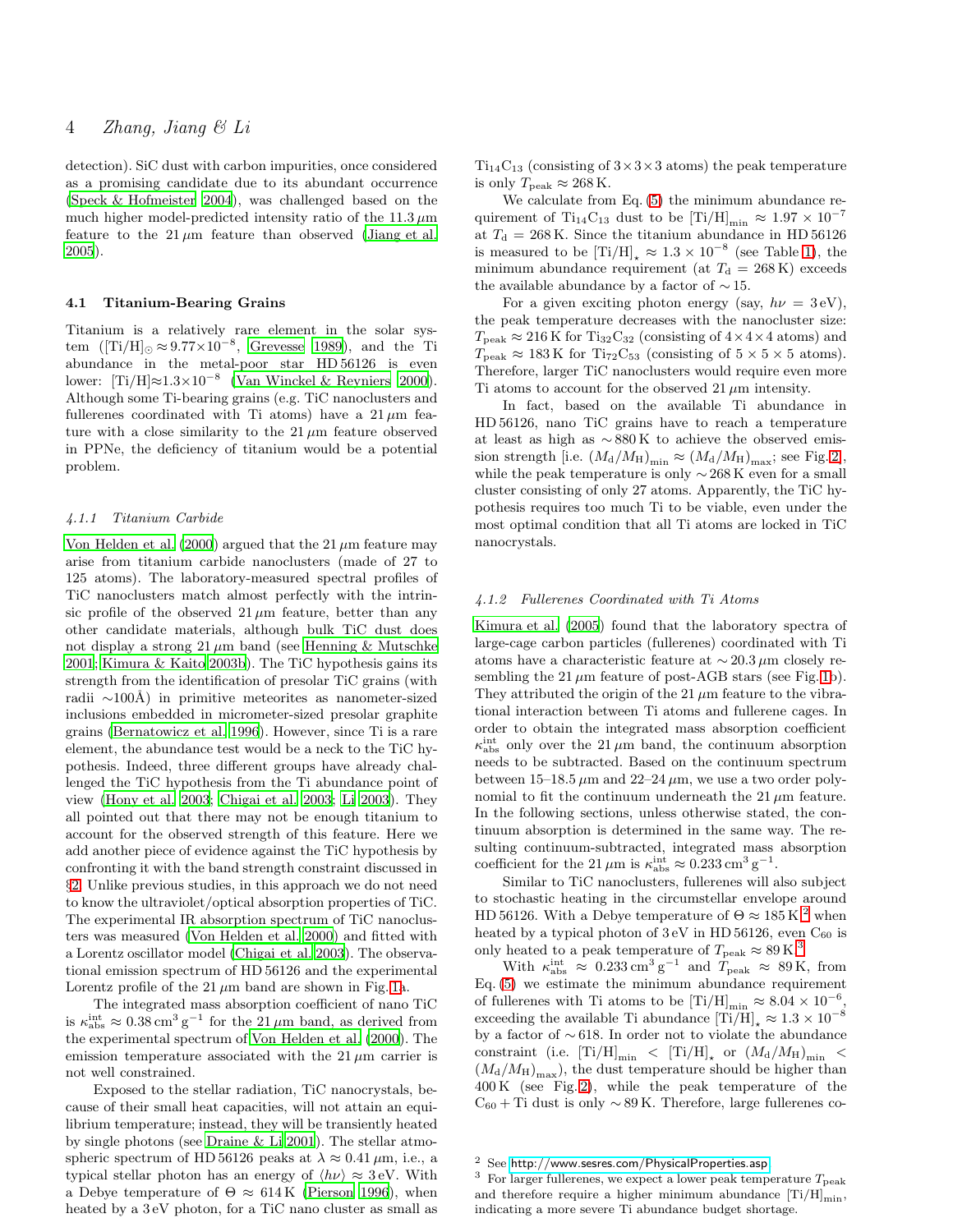ordinated with Ti atoms are unlikely the carrier of the 21  $\mu$ m feature seen in PPNe.

#### 4.2 Sulfur-Bearing Grains: Silicon Disulfide

The formation of sulfide is very likely to occur in carbonrich circumstellar environments. As early as thirty years ago, [Lattimer et al. \(1978\)](#page-8-32) predicted the possible presence of various sulfur-bearing materials in carbon-rich systems. For several kinds of predicted sulfides, including MgS, FeS,  $SiS<sub>2</sub>$  and CaS, the absorption spectra and coefficients have been measured in laboratory [\(Nuth et al. 1985](#page-8-33)). The prominent  $30 \mu m$  dust feature seen in AGB, post-AGB and PNe, amounting to more than 20% of the total IR flux, is attributed to MgS [\(Goebel & Moseley 1985](#page-8-23); [Hony et al.](#page-8-24) [2002](#page-8-24)). Since most of the 21  $\mu$ m sources also exhibit a strong feature at  $30 \mu m$ , it is not unreasonable to postulate that some sulfur-bearing grains may also contribute to the 21  $\mu$ m feature. Indeed, the laboratory spectrum of  $SiS<sub>2</sub>$  displays a prominent feature at ∼ 22 µm [\(Nuth et al. 1985](#page-8-33)). [Goebel](#page-8-8)  $(1993)$  $(1993)$  further suggested  $SiS<sub>2</sub>$  solids as the material responsible for the 21  $\mu$ m feature.

Based on the laboratory spectra of [Goebel \(1993](#page-8-8)) and [Nuth et al. \(1985](#page-8-33)), we obtain  $\kappa_{\rm abs}^{\rm int} \approx 0.05 \,\rm cm^3 \, g^{-1}$  for the  $21 \mu m$  band of SiS<sub>2</sub> after subtracting the continuum (see Fig. [1\)](#page-9-0). In addition to the 21  $\mu$ m band, the laboratory absorption spectrum of  $SiS<sub>2</sub>$  also exhibits a secondary feature at  $17 \mu m$  that is never observed in the  $21 \mu m$  sources [\(Kraus et al. 1997\)](#page-8-34). In order to sufficiently suppress the  $17 \mu m$  feature so that it remains un-noticeable, the dust temperature needs to be  $< 100 \text{ K}$ . For  $T<sub>d</sub> = 100 \text{ K}$  we estimate the minimum abundance requirement of  $SiS<sub>2</sub>$  to be  $[S/H]_{\text{min}} \approx 9.59 \times 10^{-5}$ , exceeding the available S abundance  $[S/H]_{\star} \approx 4.07 \times 10^{-6}$  by a factor of ~24. As shown in Fig. [2,](#page-10-0) in order for the  $SiS<sub>2</sub>$  model to satisfy the abundance constraint (i.e.  $[S/H]_{\text{min}} < [S/H]_{\star}$  or  $(M_d/M_H)_{\text{min}} <$  $(M_d/M_H)_{\text{max}}$ , SiS<sub>2</sub> dust needs to be hotter than ~200 K.

[Posch et al. \(2004](#page-8-0)) also recognized that very low dust temperatures (significantly lower than 100 K) would be required to make the secondary feature at  $17 \mu m$  negligible in strength compared to the 21  $\mu$ m SiS<sub>2</sub> feature. Although it is not possible to calculate the equilibrium temperature of  $\text{SiS}_2$ due to the lack of knowledge of its visual and near-IR optical constants, [Posch et al. \(2004\)](#page-8-0) argued that "it is hardly conceivable that  $SiS<sub>2</sub>$  is so transparent in the visual range as to remain much colder than 100 K". In our approach we actually do not need to know the exact temperature of  $\text{SiS}_2$ : (1) if  $T < 100 \text{ K}$  – although the 17  $\mu$ m feature will be suppressed, one requires too much S; (2) if  $T > 200 \text{ K}$  – although there will not be a S budget problem, the  $17 \mu m$  feature will be prominent. Therefore, our approach readily ruled out  $SiS<sub>2</sub>$ .

Moreover, it is worth noting that sulphur may not be completely locked in SiS<sub>2</sub>. The prominent  $30 \mu m$  feature, if indeed arising from MgS, would consume a significant portion of the sulphur available in the circumstellar envelopes around the 21  $\mu$ m sources. According to [Zhukovska & Gail](#page-8-35) [\(2008](#page-8-35)), MgS has priority in the cooling sequence of sulphurbearing solid compound.

#### 4.3 Silicon-Bearing Grains

With four valence electrons, Si easily reacts with other atoms such as C, O, Fe and Mg to form various types of silicates. In the O-rich dust shells of evolved stars (from AGB stars to PNe), both amorphous and crystalline silicates are detected through their numerous emission bands. Over 4000 sources are detected to have the most common silicate features at  $9.7 \mu m$  and  $18 \mu m$ . While in the C-rich dust shells like those of the 21  $\mu$ m sources, relatively simple Si-bearing compounds are formed (e.g. SiC, SiO<sub>2</sub>, and SiS<sub>2</sub>). The broad  $11.3 \,\mu$ m feature seen in five of the sixteen 21  $\mu$ m sources [\(Kwok et al.](#page-8-2) [1999](#page-8-2)) is identified to arise from the Si–C stretching mode of SiC. Being chemically active and abundant in circumstellar envelopes, several Si-bearing dust species have been proposed to be the carrier of the  $21 \mu m$  feature.

Silicon is an abundant element in the universe (its solar abundance is  $[Si/H]_{\odot} \approx 3.55 \times 10^{-5}$ , [Grevesse](#page-8-27) [1989](#page-8-27)), about one order of magnitude higher than sulphur. Unfortunately, the Si abundance  $[Si/H]_{\star}$  has not been measured for our tester HD 56126. We take the following approach to roughly estimate  $[Si/H]_{\star}$  of HD 56126: (1) We compile the abundance data of all  $21 \mu m$ sources and find that five  $21 \mu m$  sources – IRAS 04296, IRAS 22223, IRAS 23304, [\(Van Winckel & Reyniers 2000](#page-8-22)), and IRAS 05113, IRAS 22272 [\(Reddy et al. 2002\)](#page-8-36) – have known Si abundance. (2) We calculate the abundance ratios of Si to Ca and of Si to S for all five sources and find that these ratios do not vary much. $4$ 

(3) By assuming that the Si to Ca and Si to S abundance ratios of HD 56125 are similar to that of the other five 21  $\mu$ m sources, we estimate [Si/H]  $\approx$  6.31 ppm for HD 56126 from  $\{Si/Ca\} \approx 1.55$  and  $\{Ca/H\}$ <sub>+</sub>  $\approx 0.18$  ppm [\(Van Winckel & Reyniers 2000](#page-8-22)), or  $[Si/H]_{\star} \approx 10.7$  ppm from  $\{Si/S\} \approx 0.42$  and  $[S/H]_{\star} \approx 4.07$  ppm. (4) We finally take the Si abundance of HD 56126 to be the average of that estimated from Ca and S,  $[Si/H]_ \simeq 8.5$  ppm.

# 4.3.1 Doped-SiC

Silicon carbide (SiC) grains with impurities were suggested to be the carrier of the  $21 \mu m$  feature, based on laboratory data that doped SiC grains exhibit a resonance at  $\sim 21 \,\mu\text{m}$  [\(Speck & Hofmeister 2004](#page-8-9)). This proposal gains strength from the fact that SiC is a common dust species in carbon-rich circumstellar envelopes. The presence of circumstellar SiC grains was first revealed by [Gilra \(1972](#page-8-37)). Nowadays, SiC is believed to be the contributor of the wellknown IR dust feature at  $11.3 \mu m$  observed in more than

<span id="page-4-0"></span><sup>&</sup>lt;sup>4</sup> This may not be unexpected since S, Si, and Ca all are  $\alpha$  elements. Let  ${X/H} \equiv \log_{10} [X/H] + 12$  and  ${X/Y} \equiv {X/H} -$ {Y/H}. For IRAS 04296, IRAS 22223, IRAS 23304, IRAS 05113, and IRAS 22272, the Si to Ca abundance ratios are respectively  ${Si/Ca} \approx 1.80, 1.57, 1.69, 1.45, and 1.49, with a mean ratio$ of  $\langle Si/Ca\rangle \approx 1.55$  (and a standard deviation of  $\sigma \approx 0.12$ ). The Si to S abundance ratios vary a bit more compared to  ${Si/Ca}$ ; they are respectively  ${Si/S} \approx 0.70, 0.59, 0.57, 0.22,$  and 0.28 for IRAS 04296, IRAS 22223, IRAS 23304, IRAS 05113, and IRAS 22272, with a mean ratio of  $\langle S_i/S_i \rangle \approx 0.42$  (and a standard deviation of  $\sigma \approx 0.18$ ).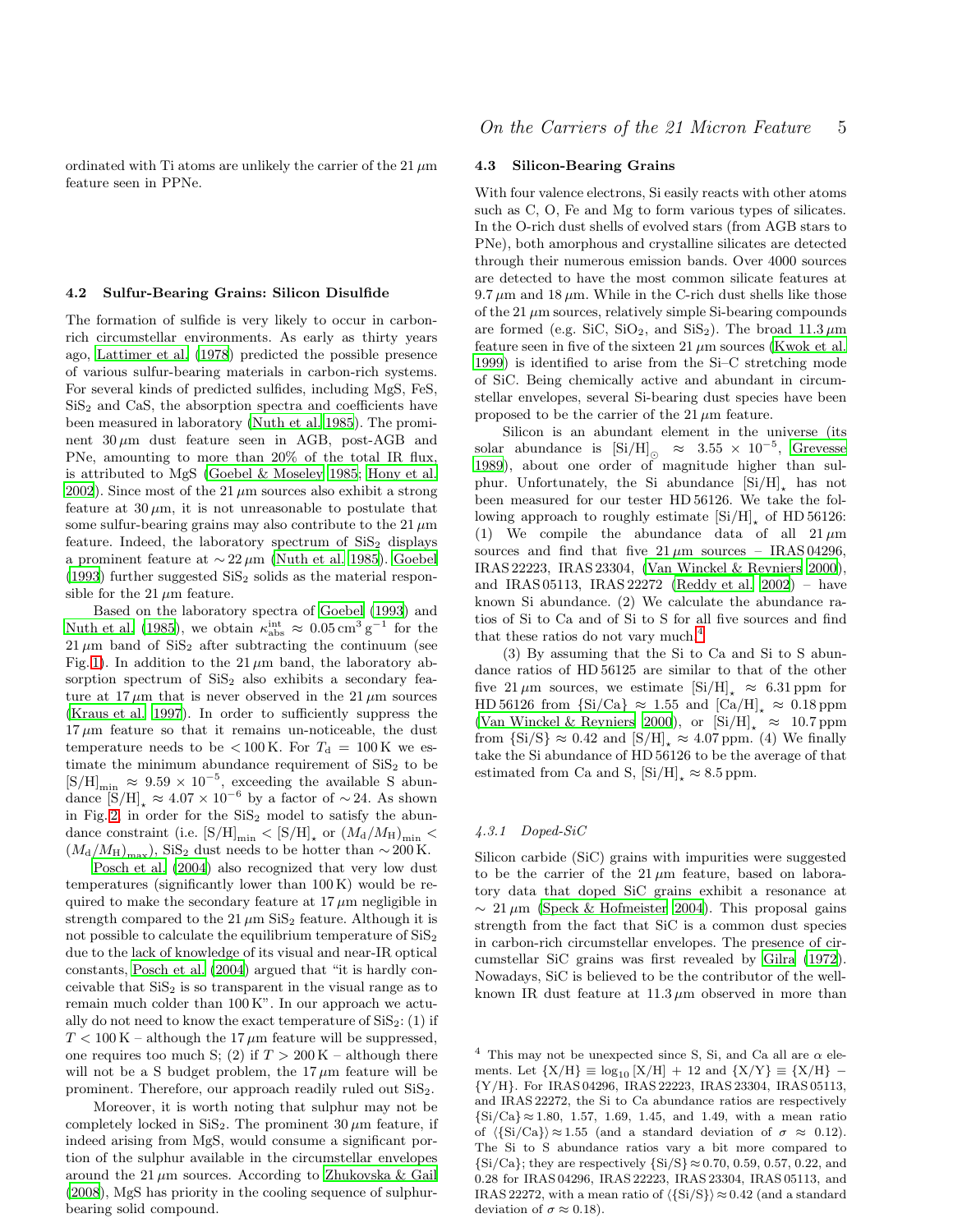700 carbon stars [\(Kwok et al. 1997](#page-8-38)). Since five of the sixteen 21  $\mu$ m sources (i.e. about 40%) exhibit the 11.3  $\mu$ m feature, it is not unreasonable to consider both features coming from the same carrier. In particular, the distributions of the dust emitting at  $21 \mu m$  and  $11.3 \mu m$  are co-spatial in two  $21 \mu m$  sources (HD 56126 and IRAS Z02229+6208; [Kwok et al. 2002\)](#page-8-14), which also supports the SiC hypothesis as the  $21 \mu m$  carrier.

However, the  $21 \mu m$  feature is *secondary* and much weaker than the *primary* 11.3  $\mu$ m feature in the experimental spectrum of SiC [\(Speck & Hofmeister 2004](#page-8-9)). [Jiang et al.](#page-8-26) [\(2005](#page-8-26)) assumed a single Lorentz oscillator model for the 21  $\mu$ m feature with  $Q_{\rm abs}(21 \,\mu\text{m})/a$  treated as a free parameter (where  $Q_{\text{abs}}(\lambda)$  is the absorption efficiency at wavelength  $\lambda$  and a is the dust size). They found that the predicted  $11.3 \mu m$  feature is still much stronger than observed even with  $Q_{\text{abs}}(21 \,\mu\text{m})/a = 10^4 \text{ cm}^{-1}$ . It is unlikely to expect the strength of the  $21 \mu m$  feature, a secondary feature of SiC caused by impurities, would be much stronger than that of the primary 11.3  $\mu$ m feature for which  $Q_{\text{abs}}(11.3 \,\mu\text{m})/a \approx$  $1.5\times10^4~\mathrm{cm^{-4}}$  [\(Jiang et al. 2005\)](#page-8-26). Therefore, doped-SiC cannot produce the 21  $\mu$ m feature without producing too strong a 11.3  $\mu$ m feature to be consistent with observations.

[Jiang et al. \(2005](#page-8-26)) calculated the equilibrium temperatures and  $\kappa_{\rm abs}$  of doped-SiC of different grain sizes and a range of  $Q_{\text{abs}}(21 \,\mu\text{m})/a$  values. For  $\alpha$ -SiC, the equilibrium temperature is in a narrow range  $(\sim 60-80 \text{ K})$ , insensitive to the assumed  $Q_{\rm abs}(21 \,\mu\rm m)/a$  values (see Fig. 2 of [Jiang et al.](#page-8-26) [2005](#page-8-26)). We see that even with  $Q_{\text{abs}}(21 \,\mu\text{m})/a = 10^4 \text{ cm}^{-1}$ (which implies  $\kappa_{\text{abs}}^{\text{int}} \approx 0.25 \,\text{cm}^3 \,\text{g}^{-1}$ ), the required Si abundance is at least  $\sim 8.76 \times 10^{-4}$  (for  $T \approx 80 \,\text{K}$ ) and  $\sim$  $2.31 \times 10^{-3}$  (for  $T \approx 60$  K), way too much compared with  $[Si/H]$ <sub>⊥</sub> ≈ 8.5 ppm estimated for HD 56126.

Unlike  $\alpha$ -SiC, the equilibrium temperatures of  $\beta$ -SiC are sensitive to  $Q_{\text{abs}}(21 \,\mu\text{m})/a$  and become much higher for smaller  $Q_{\text{abs}}(21 \,\mu\text{m})/a$  (see Fig. 3 of [Jiang et al. 2005\)](#page-8-26). We will consider cases with both large and small  $Q_{\rm abs}(21 \,\mu\rm m)/a$ . For  $Q_{\text{abs}}(21 \,\mu\text{m})/a = 100 \text{ cm}^{-1}$  (i.e.  $\kappa_{\text{abs}}^{\text{int}} \approx 0.003 \text{ cm}^3 \text{ g}^{-1}$ ), submicron-sized  $\beta$ -SiC dust has an equilibrium temperature  $\sim 100 \,\mathrm{K}$  (see Fig. 3 of [Jiang et al. 2005\)](#page-8-26), suggesting that one requires at least  $[Si/H]_{min} \approx 3.33 \times 10^{-3}$ . For  $Q_{\rm abs}(21 \,\mu\rm m)/a = 10^4 \,\rm cm^{-1}$  (i.e.  $\kappa_{\rm abs}^{\rm int} \approx 0.28 \,\rm cm^3 \, g^{-1}$ ), with a typical equilibrium temperature  $\sim 60 \,\mathrm{K}$  (see Fig. 3 of [Jiang et al. 2005\)](#page-8-26), the minimum required Si abundance is [Si/H]<sub>min</sub> ≈ 3.80 × 10<sup>-3</sup>. Therefore, for both  $\alpha$ -SiC and  $\beta$ -SiC, one needs way too much Si, exceeding the Si abundance available in HD 56126 ( $\sim$  8.50 ppm) by a factor of two magnitudes. So it is secure to conclude that doped-SiC can not be the carrier of the 21  $\mu$ m feature.

#### 4.3.2 SiC Core-SiO<sup>2</sup> Mantle Grains

Clément et al. (2003) carried out laboratory experiments and found that pure SiC nano-particles can be quite easily oxidized at their surfaces to form  $SiO<sub>2</sub>$ -coated SiC grains. The oxidization can even reach a considerable volume fraction of the particles. The laboratory spectra of the partially oxidized SiC grains show an absorption feature at ∼ 21–  $22 \mu m$ . [Posch et al. \(2004](#page-8-0)) suggested that dust composed of a SiC core and a  $SiO<sub>2</sub>$  mantle may be the carrier of the  $21 \mu m$  feature.

From the  $Q_{\text{abs}}(\lambda)/a$  values of [Posch et al. \(2004](#page-8-0)), we

obtain  $\kappa_{\rm abs}^{\rm int} \approx 0.21 \,\rm cm^3\,g^{-1}$ . The equilibrium temperatures of submicron-sized SiC core-SiO<sub>2</sub> mantle grains is  $\sim$  104–  $126$  K in the 21  $\mu$ m emitting region of HD 56126 [\(Posch et al.](#page-8-0) [2004](#page-8-0)). The minimum requirement of Si is  $\sim 1.00 \times 10^{-5}$  $3.22\times10^{-5}$ , which is slightly above the available Si abundance of  $[Si/H]$ <sub>+</sub>  $\approx 8.50$  ppm.

However, these core-mantle grains have two prominent features (see Fig. [1d](#page-9-0)) at  $8.3 \mu m$  (arising from the  $SiO<sub>2</sub>$  mantle) and 11.3  $\mu$ m (arising from the SiC core). The 8.3  $\mu$ m feature is never seen in the 21  $\mu$ m sources except three 21  $\mu$ m sources appear to have a plateau at  $\sim 8 \,\mu m$  with an average FWHM of ∼ 4µm which is more likely from HAC or the C–C stretching mode of PAHs [\(Kwok et al. 2001](#page-8-39)). As far as the  $11.3 \mu m$  feature is concerned, we compare the flux ratio of the 11.3  $\mu$ m band to the 21  $\mu$ m band observed in HD 56126  $[F(11.3 \,\mu\text{m})/F(21 \,\mu\text{m})]$  < 0.012 [\(Hony et al. 2003](#page-8-21)) with that predicted from the  $SiC$  core- $SiO<sub>2</sub>$  mantle model. It is found that the dust should be colder than ∼ 70 K in order not to produce too strong a  $11.3 \mu m$  feature. However, the equilibrium temperature of submicron-sized SiC core-SiO<sub>2</sub> mantle grains is  $\sim$  104–126 K in the 21 µm emitting region of HD 56126 [\(Posch et al. 2004](#page-8-0)). Moreover, if the dust temperature is as low as  $< 70 \text{ K}$ ,

the minimum Si abundance requirement would be  $\sim 8.05 \times 10^{-4}$ , exceeding the Si abundance available in HD 56126 ( $[Si/H]$ <sub>→</sub> ≈ 8.50 ppm) by a factor of ~100.

In addition, the opacity profile of these grains has a shoulder in the red-wing of the 21  $\mu$ m band which is not observed in the  $21 \mu m$  sources. Therefore, both the secondary features and the 21  $\mu$ m profile are discrepant with observations, suggesting that SiC core-SiO<sup>2</sup> mantle grains are not a valid carrier candidate.

# 4.3.3 Solid-Solution Phase of Carbon and Silicon with a Diamond Structure

[Kimura et al.](#page-8-10) [\(2005\)](#page-8-10) measured the IR absorption spectra of silicon-containing carbon films prepared by ion sputtering of carbon and silicon carbide mixture pellets. The carbonsilicon mixture film, composed of a solid-solution phase of carbon and silicon with a diamond structure, show significant absorption features at  $9.5 \mu m$  and  $21 \mu m$  (see Fig. [1e](#page-9-0)). Thus, [Kimura et al. \(2005\)](#page-8-10) suggested that the 21  $\mu$ m feature observed in PPNe may arise from the solid-solution phase of carbon and silicon with a diamond structure.

However, the  $9.5 \mu m$  feature is far stronger than the  $21 \mu m$  feature in the carbon-silicon mixture film, but it is never seen in the  $21 \mu m$  sources. In order to suppress the  $9.5 \mu m$  feature to such a level that the total flux emitted in the 9.5  $\mu$ m band is less than, say 10% of that in the 21  $\mu$ m feature, the critical dust temperature, depending on the silicon percentage, needs to be  $\rm < 102 K$  for C–30% Si film or  $<$  120 K for C-10% Si film.

Unfortunately, there lacks a full knowledge of the optical properties of such carbon-silicon mixtures to determine their equilibrium temperatures. We adopt the dielectric functions of diamonds which may be a reasonable approximation of the carbon-silicon mixtures with a diamond structure [\(Kimura & Kaito 2003a\)](#page-8-40). We find the temperature of submicron-sized diamonds in the  $21 \mu$ m-emitting region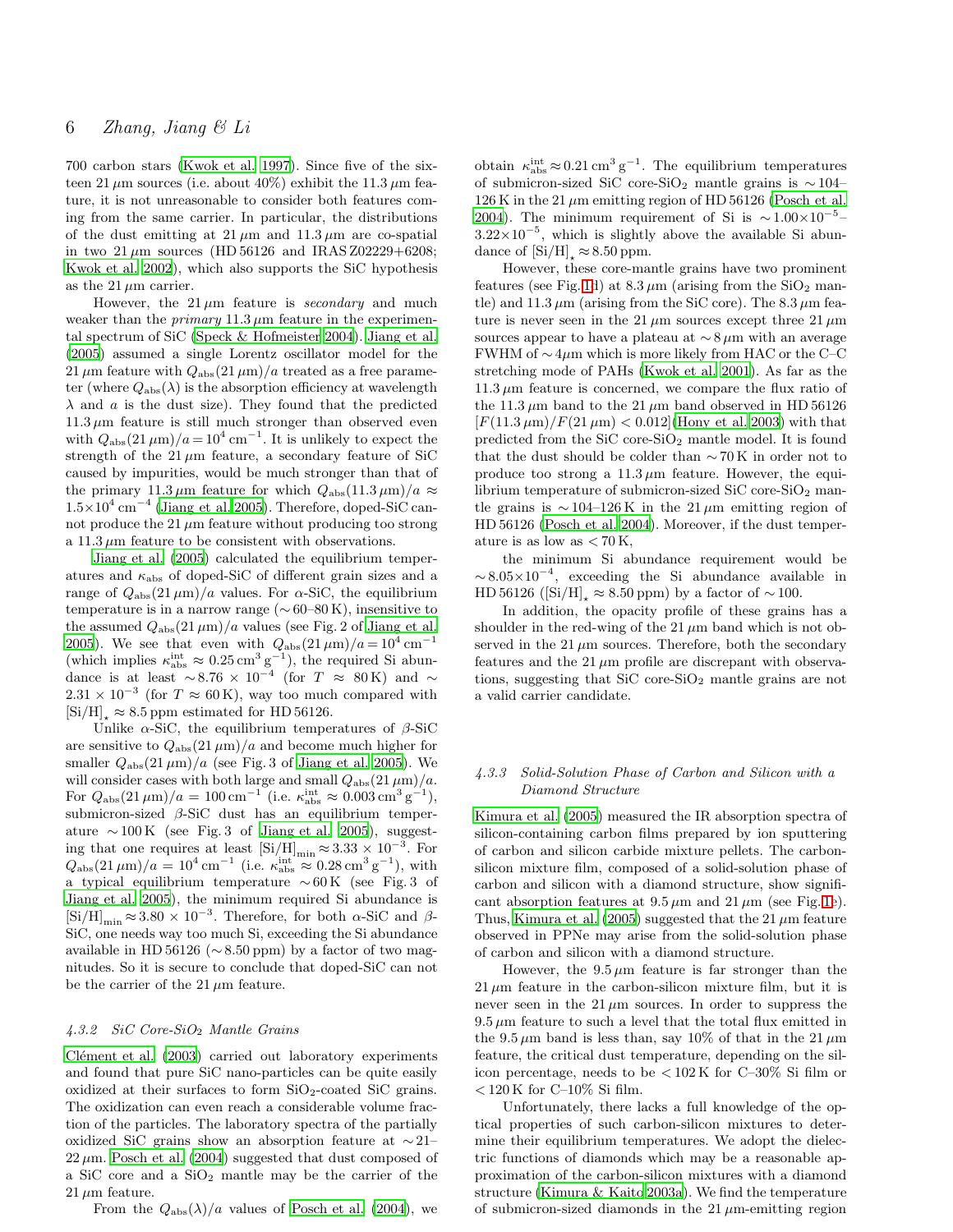of HD [5](#page-6-0)6126 is  $\sim$  148–182 K.<sup>5</sup> Therefore, the carbon-silicon mixtures, if they are indeed responsible for the  $21 \mu m$  feature, would produce too strong a  $9.5 \mu m$  emission feature to be consistent with that observed in the  $21 \mu m$  feature sources.

# 4.4 Iron-Bearing Grains

# 4.4.1  $Fe<sub>2</sub>O<sub>3</sub>$  and  $Fe<sub>3</sub>O<sub>4</sub>$

Iron oxides were first suggested as the carrier of the  $21 \mu m$ feature by [Cox](#page-7-1) [\(1990\)](#page-7-1). [Cox \(1990](#page-7-1)) reported the detection of a  $21 \mu m$  emission feature in the IRAS LRS spectra of ten HII regions and associated it with the  $21 \mu m$  band seen in PPNe. From the strength and the "universality" of this feature in HII regions, iron oxides  $\gamma$ -Fe<sub>2</sub>O<sub>3</sub> (maghemite) and  $Fe<sub>3</sub>O<sub>4</sub>$  (magnetite) were assigned to this band. However, [Oudmaijer & de Winter \(1995](#page-8-41)) later re-analyzed the IRAS LRS spectra of these sources and concluded that the claimed  $21 \mu m$  band was just an artifact. This was confirmed in late 1990s when some of these HII regions were observed with ISO which show no footprints of a broad 21 or  $20 \mu m$  band [\(Posch et al. 2004\)](#page-8-0). In fact, the laboratory absorption spectra of iron oxides of [Cox \(1990\)](#page-7-1) were quite different from the intrinsic profile of the 21  $\mu$ m feature of PPNe which had not been well identified until [Volk et al. \(1999](#page-8-42)). But of course the spectral profile match might be improved if one considers dust shape and clustering effects. Therefore iron oxides are not readily ruled out just based on the imperfect spectral match.

Despite that the  $21 \mu m$  feature found in HII regions turns out to be an artifact, iron oxides composed of cosmically abundant elements and exhibiting a strong feature around  $20 \mu m$  deserve a detailed study as being the carrier of the 21  $\mu$ m feature seen in PPNe. In addition to  $\gamma$ -Fe<sub>2</sub>O<sub>3</sub>, other forms of Fe<sub>2</sub>O<sub>3</sub> exhibit a feature around 21  $\mu$ m as well. [Koike et al. \(1981\)](#page-8-43) indicated hematite ( $\alpha$ -Fe<sub>2</sub>O<sub>3</sub>) has several peaks at  $\sim$  9.2, 18, 21 and 30  $\mu$ m in its absorption spectrum. Similarly, the absorption spectrum of  $Fe<sub>3</sub>O<sub>4</sub>$  shows two features at  $\sim$  17 and 25  $\mu$ m.

[Cox \(1990](#page-7-1)) only presented the normalized absorption profiles of two iron oxides  $(\gamma$ -Fe<sub>2</sub>O<sub>3</sub> and Fe<sub>3</sub>O<sub>4</sub>), which cannot be used to calculate  $\kappa_{\rm abs}^{\rm int}$ . Based on the unpublished optical constants of  $Fe<sub>2</sub>O<sub>3</sub>$  and  $Fe<sub>3</sub>O<sub>4</sub>$  from the Jena group<sup>[6](#page-6-1)</sup>,  $\kappa_{\text{abs}}(\lambda)$  and  $\kappa_{\text{abs}}^{\text{int}}$  are calculated from Mie theory and assuming a spherical radius of  $0.1 \mu$ m. We obtain  $\kappa_{\rm abs}^{\rm int} \approx 0.09 \,\rm cm^3 \, g^{-1}$  for Fe<sub>2</sub>O<sub>3</sub> and 0.07 cm<sup>3</sup> g<sup>-1</sup> for Fe<sub>3</sub>O<sub>4</sub>. As shown in Fig. [1f](#page-9-0) and Fig. [1g](#page-9-0),  $Fe<sub>2</sub>O<sub>3</sub>$  displays two strong bands at  $\sim 20.5 \,\mu \text{m}$  and 27.5  $\mu \text{m}$ , while Fe<sub>3</sub>O<sub>4</sub> exhibits two broad features at  $\sim$  16.5  $\mu$ m and 24  $\mu$ m. Apparently, Fe<sub>3</sub>O<sub>4</sub> does not fit the  $21 \mu m$  feature seen in PPNe – the model feature peak is neither strong nor at the right wavelength (see Fig. [1g](#page-9-0)). For  $Fe<sub>2</sub>O<sub>3</sub>$ , even with temperature fine-tuning,

it is very hard to suppress the  $27.5 \mu m$  feature which is not seen in the  $21\mu$ m sources.

Moreover,  $Fe<sub>2</sub>O<sub>3</sub>$  and  $Fe<sub>3</sub>O<sub>4</sub>$  may not be able to survive in such a reducing environment like C–rich circumstellar envelopes of the  $21 \mu m$  sources [\(Posch et al. 2004\)](#page-8-0). Therefore,  $Fe<sub>2</sub>O<sub>3</sub>$  and  $Fe<sub>3</sub>O<sub>4</sub>$  are unlikely responsible for the 21  $\mu$ m feature seen in PPNe.

### 4.4.2 FeO

[Posch et al. \(2004](#page-8-0)) pointed out that iron monoxide (FeO; wüstite) can survive in the C-rich reducing environment and proposed that nano-sized FeO dust may be the carrier of the  $21 \mu m$  feature seen in PPNe. FeO will be reduced to metal iron by UV photons in PNe, while it is less likely for oxygen to stick to iron to form FeO in AGB stars whose circumstellar dust is much hotter than in PPNe. Since FeO can be either oxygenated to higher oxides of iron or reduced to iron atoms, it can survive only in a very strict physical and chemical environment, which is consistent with the observational fact that the  $21 \mu m$  band is rarely seen and detected only in PPNe that live for a short transitory period.

We adopt the dielectric functions of pure FeO measured by [Henning & Mutschke \(1997](#page-8-44)) at temperatures  $T = 10$ , 100, 200 and 300 K to calculate the absorption spectrum of FeO dust. It is found that FWHM of the 21  $\mu$ m band of FeO decreases from ∼ 3.6 µm at room temperature to ∼ 2.4 µm at T = 100 K, while the band peak  $\lambda_{\text{peak}}$  shifts from ~ 19.9 µm to ∼20.1  $\mu$ m. At T = 100 K, both FWHM and  $\lambda$ <sub>peak</sub> of FeO agree well with the observed  $21 \mu m$  profile.

Adopting the dielectric functions of FeO measured at  $T = 100 \text{ K}$  and assuming spherical dust of radii  $a = 1 \text{ nm}$ as suggested by [Posch et al. \(2004](#page-8-0)), we calculate  $\kappa_{\rm abs}^{\rm int} \approx$  $1.07 \text{ cm}^3 \text{ g}^{-1}$  for FeO (Fig. [1h](#page-9-0) shows the calculated  $\kappa_{\text{abs}}$ profile which is closely reproduced by a Drude function with  $\lambda_p = 20.1 \,\mu\text{m}$  and  $\gamma = 2.4 \,\mu\text{m}$ ). Nano-sized FeO grains will be stochastically heated by single stellar photons (see [Draine & Li 2001](#page-7-6)). With a Debye temperature of  $\Theta \approx 650 \,\mathrm{K}$ [\(Radwanski & Ropka 2008\)](#page-8-45), the peak temperature of a 1 nm FeO dust is  $T_{\text{peak}} \approx 143 \,\text{K}$  when heated by a typical photon of 3 eV in HD 56126. At  $T_d = 143$  K the minimum abundance requirement is  $[Fe/H]_{min} \approx 5.76 \times 10^{-7}$ . This is smaller than the stellar abundance  $[Fe/H]_{\star} \approx 3.24 \times 10^{-6}$  (see Fig. [2\)](#page-10-0). Note that HD 56126 is the most iron-poor object among the sixteen  $21 \mu m$  sources. Therefore, the FeO hypothesis will generally satisfy the abundance requirement.

FeO has no noticeable secondary features in the IR, except a small shoulder in the blue wing of the  $21 \mu m$  band which is not seen in the  $21 \mu m$  sources.

Stochastically-heated FeO nano dust is expected to have a distribution of temperatures ( $T < T_{\text{peak}} = 143 \text{ K}$ ). Although the optical properties of FeO change strongly with temperature, at  $T < 100 \text{ K}$  they are much less sensitive to temperature (see [Henning & Mutschke 1997](#page-8-44)). It is therefore reasonable to expect that FeO nano dust with a distribution of temperatures at  $T < 143$  K also fits the observed 21  $\mu$ m profile since the experimental spectrum of FeO obtained at  $T = 100$  K provides the best match.

Finally, one may ask how FeO is formed in the C-rich shells around the 21  $\mu$ m sources where it is generally believed that all O atoms are trapped in CO; or in other words, are there enough O atoms left to form FeO? Our answer is

<span id="page-6-0"></span><sup>5</sup> The Si abundance is less of an issue. From the absorption pro-files of [Kimura et al. \(2005\)](#page-8-10), we obtain  $\kappa_{\rm abs}^{\rm int} \approx 0.32 \,\rm cm^3 \, g^{-1}$  for C–50% Si film,  $0.51 \text{ cm}^3 \text{ g}^{-1}$  for C–30% Si film, and  $0.40 \text{ cm}^3 \text{ g}^{-1}$ for C–10% Si film. If the dust temperature is respectively higher than  $\sim$  130 K,  $\sim$  110 K, and  $\sim$  100 K for C–50% Si film, C–30% Si film, and C–10% Si film, the minimum required Si abundance would not exceed that available in HD 56126.

<span id="page-6-1"></span> $6$  http://www.astro.uni-jena.de/Laboratory/OCDB/oxsul.html#B1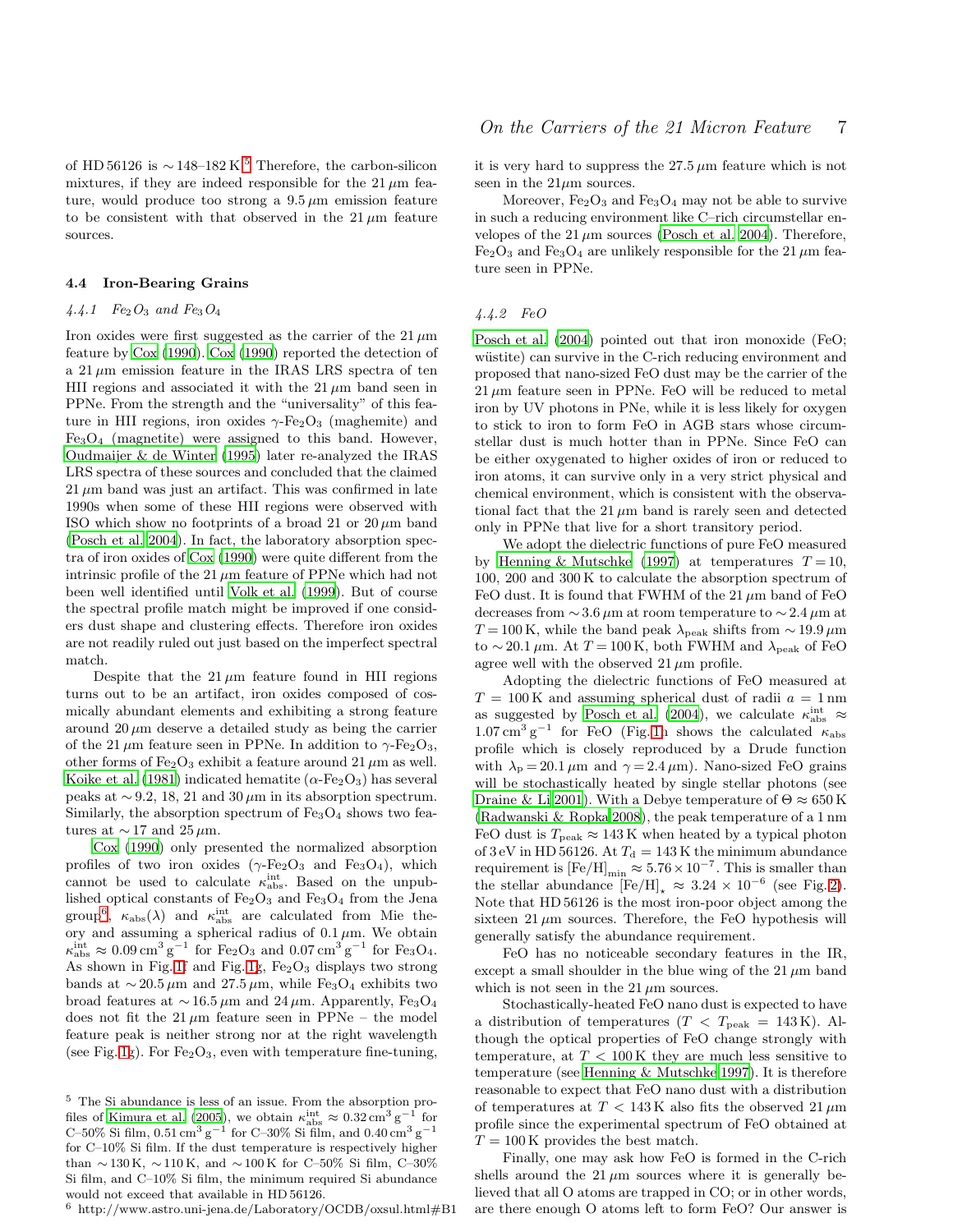"yes". The C and O abundances (relative to H) of HD 56126 are respectively  $\text{[C/H]}_{\perp} \approx 447 \text{ ppm}$  and  $\text{[O/H]}_{\perp} \approx 468 \text{ ppm}$ [\(Van Winckel & Reyniers 2000\)](#page-8-22). A substantial fraction of the C atoms is required to be tied in the carbonaceous dust components (amorphous carbon [a-C] and HAC) to account for the bulk of the IR emission of HD 56126 (see [Hony et al. 2003\)](#page-8-21). Taking  $M_{a-C} \approx 3.6 \times 10^{-4} M_{\odot}$  and  $M_{\rm HAC} \approx 3.6 \times 10^{-4} \, M_\odot$  for the mass of amorphous carbon and HAC in the dust shell around HD 56126 [\(Hony et al.](#page-8-21) [2003](#page-8-21)), we estimate the amounts of C atoms locked in amorphous carbon and HAC to be  $\text{[C/H]}_{a-C} \approx 68 \,\text{ppm}$  and  $\text{[C/H]}_{\text{HAC}} \approx 65$  ppm, respectively.<sup>[7](#page-7-8)</sup> Therefore, there will be at most  $\text{[C/H]} \approx 314 \,\text{ppm}$  C atoms in the gas phase to react with O. Assuming all gas-phase C atoms are tied with O atoms to form CO, there will be  $[O/H] \approx 154$  ppm O atoms left for other O-containing molecules and dust species.<sup>[8](#page-7-9)</sup> Even assuming all Fe atoms are locked up in FeO dust, FeO only needs [O/H]  $\approx 3.24$  ppm O atoms.

# <span id="page-7-3"></span>5 SUMMARY

We have quantitatively examined eight inorganic carrier candidates and one organic candidate for the  $21 \mu m$  emission band detected in sixteen PPNe, by confronting the abundance and accompanying IR emission features required or predicted by each model with that observed. We take HD 56126, the strongest  $21 \mu m$  feature source, as a testing case. The principal results of this paper are the following (see Table [2](#page-11-1) for a summary):

(i) Among the nine carrier candidates, five (TiC nanoclusters, fullerenes coordinated with  $Ti$  atoms,  $SiS<sub>2</sub>$ , doped-SiC, and  $SiO<sub>2</sub>$ -mantled SiC dust) are readily ruled out because they fall short of either titanium, sulphur, or silicon. Even under the most optimal condition, the minimum Ti, S or Si abundance required to account for the observed  $21 \mu m$  feature strength still substantially exceeds the available amount in the 21  $\mu$ m sources.

(ii) Three candidates (carbon-silicon mixtures,  $Fe<sub>3</sub>O<sub>4</sub>$  and  $Fe<sub>2</sub>O<sub>3</sub>$  are ruled out because they produce strong secondary features (in addition to the 21  $\mu$ m feature) which are not seen in the 21  $\mu$ m feature sources.

(iii) FeO nano dust, closely matching the observed  $21 \mu m$ emission feature neither exceeds the Fe abundance budget nor produces undetected secondary features. There are also

<span id="page-7-9"></span><sup>8</sup> [Duley \(1980\)](#page-7-10) showed that the oxidation of metallic iron is a very efficient process provided that enough O<sup>2</sup> molecules are present. FeO is a preferential product of low-temperature oxi-dation (e.g. see [Roberts 1961](#page-8-46), [Fehlner & Mott 1970](#page-7-11), while  $Fe<sub>2</sub>O<sub>3</sub>$ and Fe3O<sup>4</sup> are more likely formed at higher temperatures (e.g. see [Gail & Sedlmayr 1998](#page-8-47)). [Posch et al. \(2004\)](#page-8-0) argued that the lowtemperature oxidation of very small iron grains – grains composed of  $\langle 10^3 \text{ atoms with a size of } a \leq 1 \text{ nm could result in pure FeO}$ dust (instead of a large metallic iron core and a tiny FeO mantle).

plenty of O atoms in the dust shell around HD 56126 to form FeO, although it is a C-rich environment. Therefore, nano-sized FeO seems to be a viable candidate.

By taking an alternative approach based on abundance constraints complementary to that based on spectral profile matching, our results are consistent with that of [Posch et al. \(2004](#page-8-0)) except (1) we have also ruled out two newly-suggested candidates (i.e. fullerenes coordinated with Ti atoms, carbon-silicon mixtures); (2) SiC core-Si $O_2$  mantle dust is more firmly ruled out as a valid candidate; and (3) we provide further support to the FeO hypothesis of [Posch et al. \(2004\)](#page-8-0). Our approach does not rely on detailed spectral profile fitting which could be largely affected by dust size, shape and clustering effects.

We have not applied the above tests to the organic candidates (i.e. urea or thiourea, PAHs, and HAC) for three reasons: (1) the optical properties of urea or thiourea are not known; (2) although ten of the sixteen 21  $\mu$ m sources show PAH emission features at the so-called 3.3, 6.2, 7.7, 8.2, and  $11.3 \mu m$  "unidentified IR (UIR)" bands, PAHs are unlikely a viable candidate since their  $21 \mu m$  band strength is much weaker than that of the "UIR" bands; and (3) HAC is an ill-characterized material; its optical properties are sensitive to the H/C and  $sp^2/sp^3$  ratios (see [Furton et al. 1999](#page-7-12); [Jones et al. 1990](#page-8-48)); its  $21 \mu m$  band strength (especially relative to its vibrational bands at  $\sim$  6–8  $\mu$ m) is not well determined. To us, PAH clusters probably deserve a detailed investigation.

# 6 ACKNOWLEDGMENTS

We thank the anonymous referee for his/her very useful suggestions. We thank A. K. Speck for helpful discussions. B.W.J. and K.Z. are supported in part by China's grants 2007CB815406, NSFC 10473003 and NCET-05-0144. A.L. is supported in part by Spitzer Theory Programs, the Spitzer Cycle 3 GO program P30403 and NSF grant AST 07-07866.

# **REFERENCES**

- <span id="page-7-0"></span>Andersen A. C., Posch T., Mutschke H., 2005, in Wilson A., ed., ESA Special Publication Vol. 577, Pitfalls in the identification of the 21 micron feature. pp 447–448
- <span id="page-7-4"></span>Bernatowicz T., Cowsik R., Gibbons Patrick C.and Lodders K., Fegley Bruce J., Amari S., Lewis R. S., 1996, ApJ, 472, 760
- <span id="page-7-2"></span>Buss Jr. R. H., Tielens A. G. G. M., Cohen M., Werner M. W., Bregman J. D., Witteborn F. C., 1993, ApJ, 415, 250
- <span id="page-7-5"></span>Chigai T., Yamamoto T., Kaito C., Kimura Y., 2003, ApJ, 587, 771
- <span id="page-7-7"></span>Clément D., Mutschke H., Klein R., Henning T., 2003, ApJ, 594, 642
- <span id="page-7-1"></span>Cox P., 1990, A&A, 236, L29
- <span id="page-7-6"></span>Draine B. T., Li A., 2001, ApJ, 551, 807
- <span id="page-7-10"></span>Duley W. W., 1980, ApJ, 240, 950
- <span id="page-7-11"></span>Fehlner F. P., Mott N. F., 1970, Oxidation of Metal, 2, 59
- <span id="page-7-12"></span>Furton D. G., Laiho J. W., Witt A. N., 1999, ApJ, 526, 752

<span id="page-7-8"></span><sup>&</sup>lt;sup>7</sup> Here we adopt  $M_H \approx 0.44 M_{\odot}$ , the high end of the H mass of the HD 56126 shell. If we adopt the low end of  $M_H \approx 0.16 M_{\odot}$ , the required C depletion in dust needs to be increased by a factor of ∼ 2.8. This implies that there will be fewer C atoms in the gas phase to form CO and therefore more O atoms will be available to form FeO. We take the molecular weight of HAC to be  $\mu_{\text{HAC}} \approx$  $12.5 \,\mu$ H (with H/ (H + C)  $\approx 0.35$ , [Hony et al. 2003\)](#page-8-21).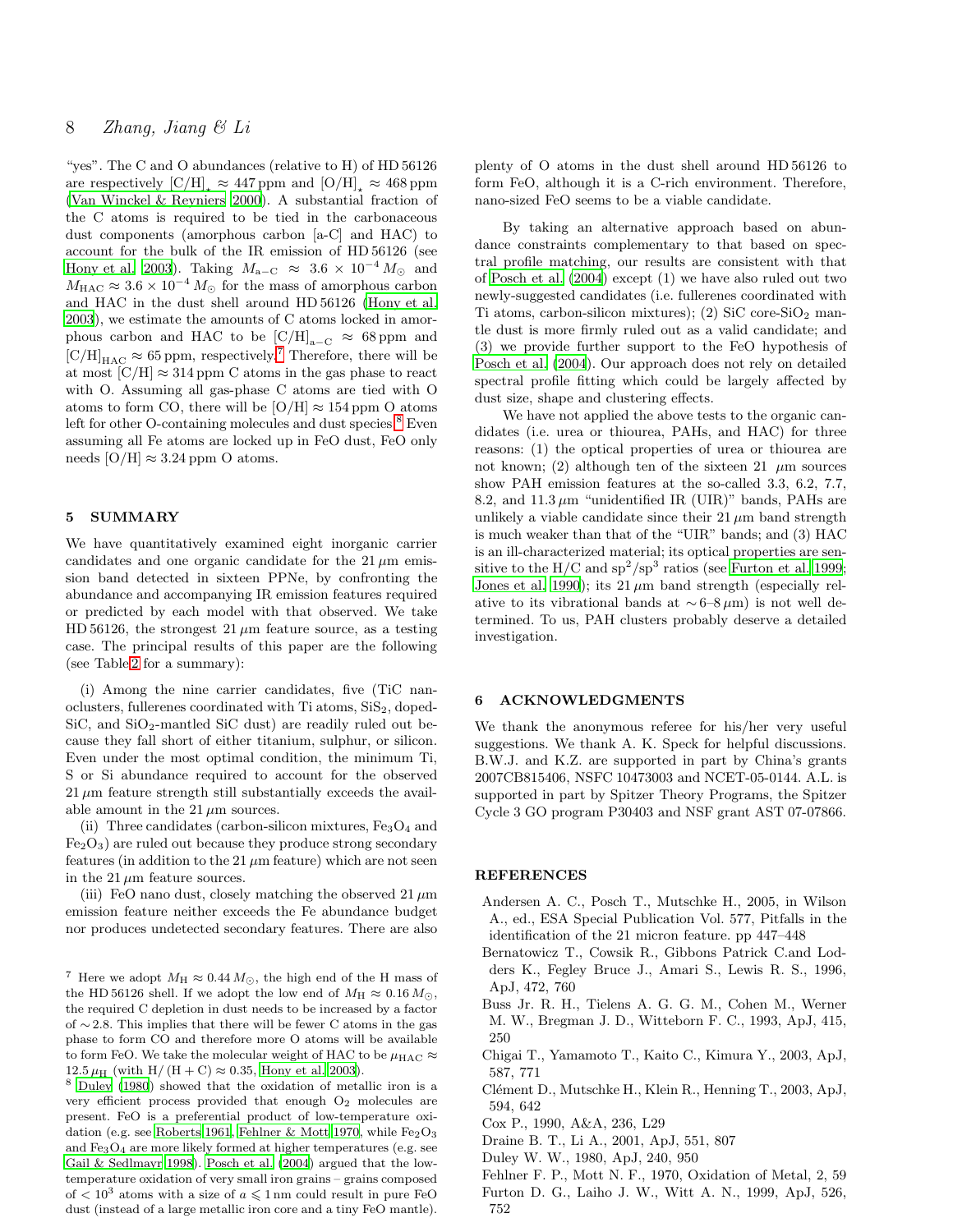- <span id="page-8-47"></span>Gail H.-P., Sedlmayr E., 1998, in Chemistry and Physics of Molecules and Grains in Space. Faraday Discussions No. 109 Inorganic dust formation in astrophysical environments. p. 303
- <span id="page-8-37"></span>Gilra D. P., 1972, PhD thesis, University of Wiconsin-Madison
- <span id="page-8-8"></span>Goebel J. H., 1993, A&A, 278, 226
- <span id="page-8-23"></span>Goebel J. H., Moseley S. H., 1985, ApJ, 290, L35
- <span id="page-8-27"></span>Grevesse N., 1989, in AIP Conference Proceedings Vol. 183: Cosmic abundances of matter The abundances of matter in the sun. pp 9–16
- <span id="page-8-44"></span>Henning T., Mutschke H., 1997, A&A, 327, 743
- <span id="page-8-28"></span>Henning T., Mutschke H., 2001, Spectrochimica Acta, 57, 815
- <span id="page-8-21"></span>Hony S., Tielens A. G. G. M., Waters L. B. F. M., de Koter A., 2003, A&A, 402, 211
- <span id="page-8-4"></span>Hony S., Waters L. B. F. M., Tielens A. G. G. M., 2001, A&A, 378, L41
- <span id="page-8-24"></span>Hony S., Waters L. B. F. M., Tielens A. G. G. M., 2002, A&A, 390, 533
- <span id="page-8-19"></span>Hrivnak B. J., Volk K., Kwok S., 2000, ApJ, 535, 275
- <span id="page-8-3"></span>Hrivnak B. J., Volk K., Kwok S., 2009, ArXiv e-prints  $(astro-ph/0902.0077)$
- <span id="page-8-15"></span>Huffman D., 1989, in Allamandola L. J., Tielens A. G. G. M., eds, Interstellar Dust Vol. 135 of IAU Symposium, Pitfalls in Calculating Scattering by Small Particles. p. 329
- <span id="page-8-26"></span>Jiang B. W., Zhang K., Li A., 2005, ApJL, 630, L77
- <span id="page-8-25"></span>Jiang B. W., Zhang K., Li A., 2009, Earth, Planets, and Space, in press (astro-ph/0812.2015)
- <span id="page-8-48"></span>Jones A. P., Duley W. W., Williams D. A., 1990, QJRAS, 31, 567
- <span id="page-8-13"></span>Justtanont K., Barlow M. J., Skinner C. J., Roche P. F., Aitken D. K., Smith C. H., 1996, A&A, 309, 612
- <span id="page-8-10"></span>Kimura Y., Ishikawa M., Kurumada M., Tanigaki T., Suzuki H., Kaito C., 2005, Journal of Crystal Growth, 275, 977
- <span id="page-8-40"></span>Kimura Y., Kaito C., 2003a, Journal of Crystal Growth, 255, 282
- <span id="page-8-29"></span>Kimura Y., Kaito C., 2003b, MNRAS, 343, 385
- <span id="page-8-11"></span>Kimura Y., Nuth III J. A., Ferguson F. T., 2005, ApJL, 632, L159
- <span id="page-8-43"></span>Koike C., Hasegawa H., Asada N., Hattori T., 1981, ApSS., 79, 77
- <span id="page-8-34"></span>Kraus G. F., Nuth III J. A., Nelson R. N., 1997, A&A, 328, 419
- <span id="page-8-39"></span>Kwok S., Volk K., Bernath P., 2001, ApJL, 554, L87
- <span id="page-8-38"></span>Kwok S., Volk K., Bidelman W. P., 1997, ApJS., 112, 557
- <span id="page-8-2"></span>Kwok S., Volk K., Hrivnak B. J., 1999, in Le Bertre T., Lebre A., Waelkens C., eds, IAU Symp. 191: Asymptotic Giant Branch Stars On the Origin of the 21 Micron Feature in Post-AGB Stars. p. 297
- <span id="page-8-14"></span>Kwok S., Volk K., Hrivnak B. J., 2002, ApJ, 573, 720
- <span id="page-8-1"></span>Kwok S., Volk K. M., Hrivnak B. J., 1989, ApJ, 345, L51
- <span id="page-8-32"></span>Lattimer J. M., Schramm D. N., Grossman L., 1978, ApJ, 219, 230
- <span id="page-8-30"></span>Li A., 2003, ApJL, 599, L45
- <span id="page-8-20"></span>Li A., 2008, in Mann I., Nakamura A., Mukai T., eds, Small Bodies in Planetary Sciences (Lecture Notes in Physics vol. 758) Optical Properties of Dust. pp 167–188
- <span id="page-8-16"></span>Li M. P., Shi Q. J., Li A., 2008, MNRAS, 391, L49
- <span id="page-8-33"></span>Nuth J. A., Moseley S. H., Silverberg R. F., Goebel J. H., Moore W. J., 1985, ApJL, 290, L41
- <span id="page-8-41"></span>Oudmaijer R. D., de Winter D., 1995, A&A, 295, L43
- <span id="page-8-31"></span>Pierson H. O., 1996, Handbook of Refractory Carbides and Nitrides: Properties, Characteristics, Processing and Applications. Noyes Publications, Westwood, NJ
- <span id="page-8-0"></span>Posch T., Mutschke H., Andersen A., 2004, ApJ, 616, 1167
- <span id="page-8-45"></span>Radwanski R. J., Ropka Z., 2008, Physica B Condensed Matter, 403, 1453
- <span id="page-8-36"></span>Reddy B. E., Lambert D. L., Gonzalez G., Yong D., 2002, ApJ, 564, 482
- <span id="page-8-46"></span>Roberts W. M., 1961, Trans. Faraday Soc., 57, 99
- <span id="page-8-18"></span>Rouleau F., Martin P. G., 1991, JRASC, 85, 201
- <span id="page-8-12"></span>Sourisseau C., Coddens G., Papoular R., 1992, A&A, 254, L1
- <span id="page-8-9"></span>Speck A. K., Hofmeister A. M., 2004, ApJ, 600, 986
- <span id="page-8-22"></span>Van Winckel H., Reyniers M., 2000, A&A, 354, 135
- <span id="page-8-42"></span>Volk K., Kwok S., Hrivnak B. J., 1999, ApJL, 516, L99
- <span id="page-8-5"></span>Volk K., Xiong G.-Z., Kwok S., 2000, ApJ, 530, 408
- <span id="page-8-7"></span>Von Helden G., Tielens A. G. G. M., van Heijnsbergen D., Duncan M. A., Hony S., Waters L. B. F. M., Meijer G., 2000, Science, 288, 313
- <span id="page-8-17"></span>Voshchinnikov N. V., Henning T., 2008, A&A, 483, L9
- <span id="page-8-6"></span>Zhang K., Jiang B. W., Li A. G., 2006, Progress in Astronomy (Chinese) 24, 43
- <span id="page-8-35"></span>Zhukovska S., Gail H.-P., 2008, A&A, 486, 229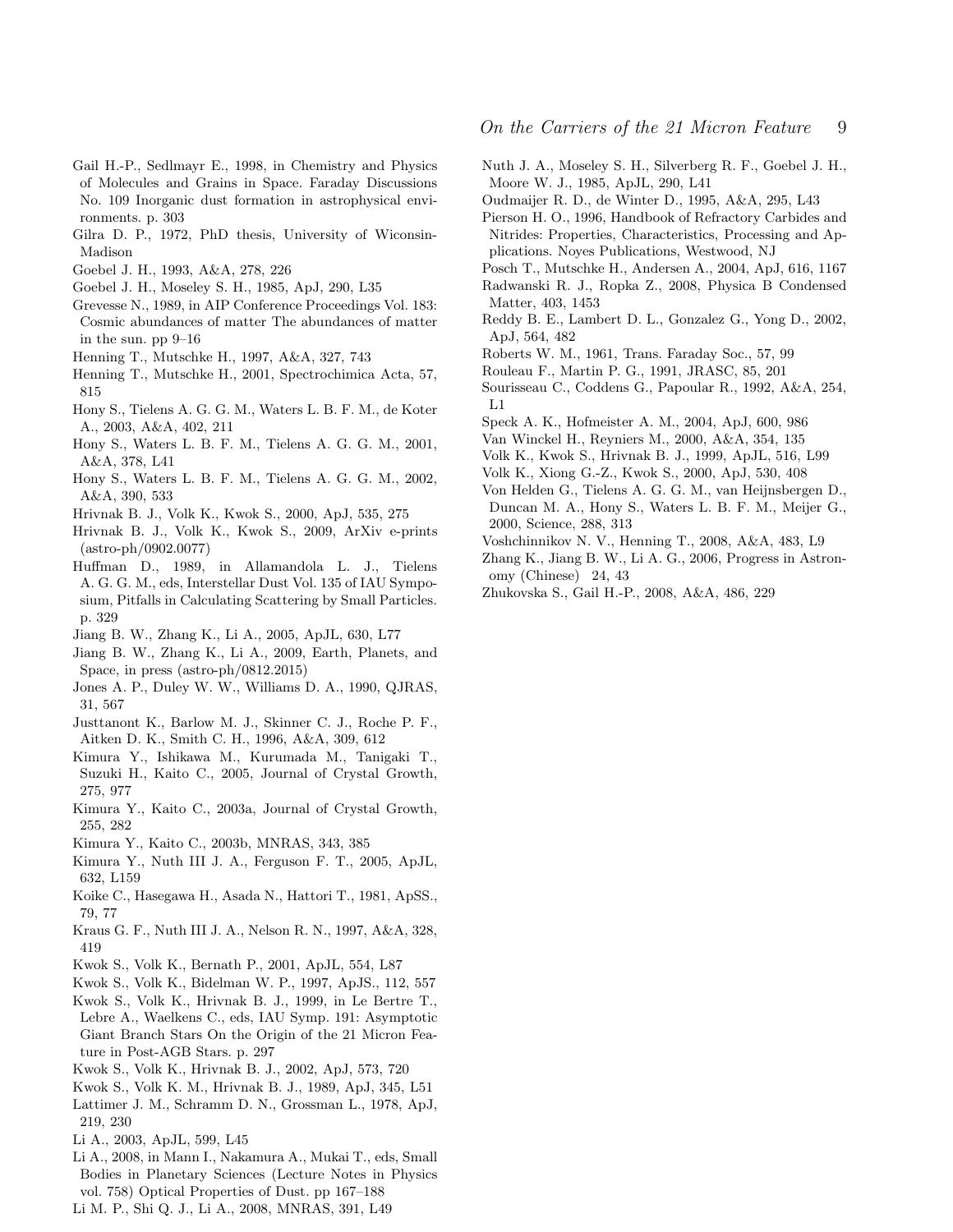

<span id="page-9-0"></span>Figure 1. Experimental or calculated mass absorption coefficient spectra  $\kappa_{\text{abs}}(\lambda)$  (black solid line) in the 21  $\mu$ m wavelength range of eight carrier candidates for the 21  $\mu$ m feature seen in PPNe: (a) TiC nanoclusters, (b) large-cage carbon particles (fullerenes) coordinated with Ti atoms, (c) SiS<sub>2</sub> dust, (d) SiC core-SiO<sub>2</sub> mantle dust, (e) carbon and silicon mixtures, (f) Fe<sub>2</sub>O<sub>3</sub>, (g) Fe<sub>3</sub>O<sub>4</sub>, and (h) FeO. Also shown is the astronomical emission spectrum of HD 56126 (scaled to match the  $\kappa_{\rm abs}$  peak at 21  $\mu$ m; red dashed line), a proto-typical 21  $\mu$ m feature source. The blue dot-dashed line plots the continuum underneath the experimental (or calculated) 21  $\mu$ m mass absorption spectrum. Also shown in (h) is the Drude fit (with  $\lambda_p = 20.1 \,\mu$ m and  $\gamma = 2.4 \,\mu$ m; green dot-dashed line) to the mass absorption profile  $\kappa_{\text{abs}}(\lambda)$  of FeO calculated from Mie theory (solid black line). The inserted panel in (h) fits the normalized, continuum-subtracted 21  $\mu$ m emission feature of HD 56126 (solid red line) by  $\kappa_{\text{abs}}(\lambda) B_{\lambda}(T)$ , the product of a Drude mass absorption profile (with  $\lambda_{\text{p}} = 20.1 \,\mu\text{m}$  and  $\gamma = 1.85 \,\mu\text{m}$ ) and a blackbody of  $T = 90 \,\text{K}$  (solid blue line; see Footnote-1).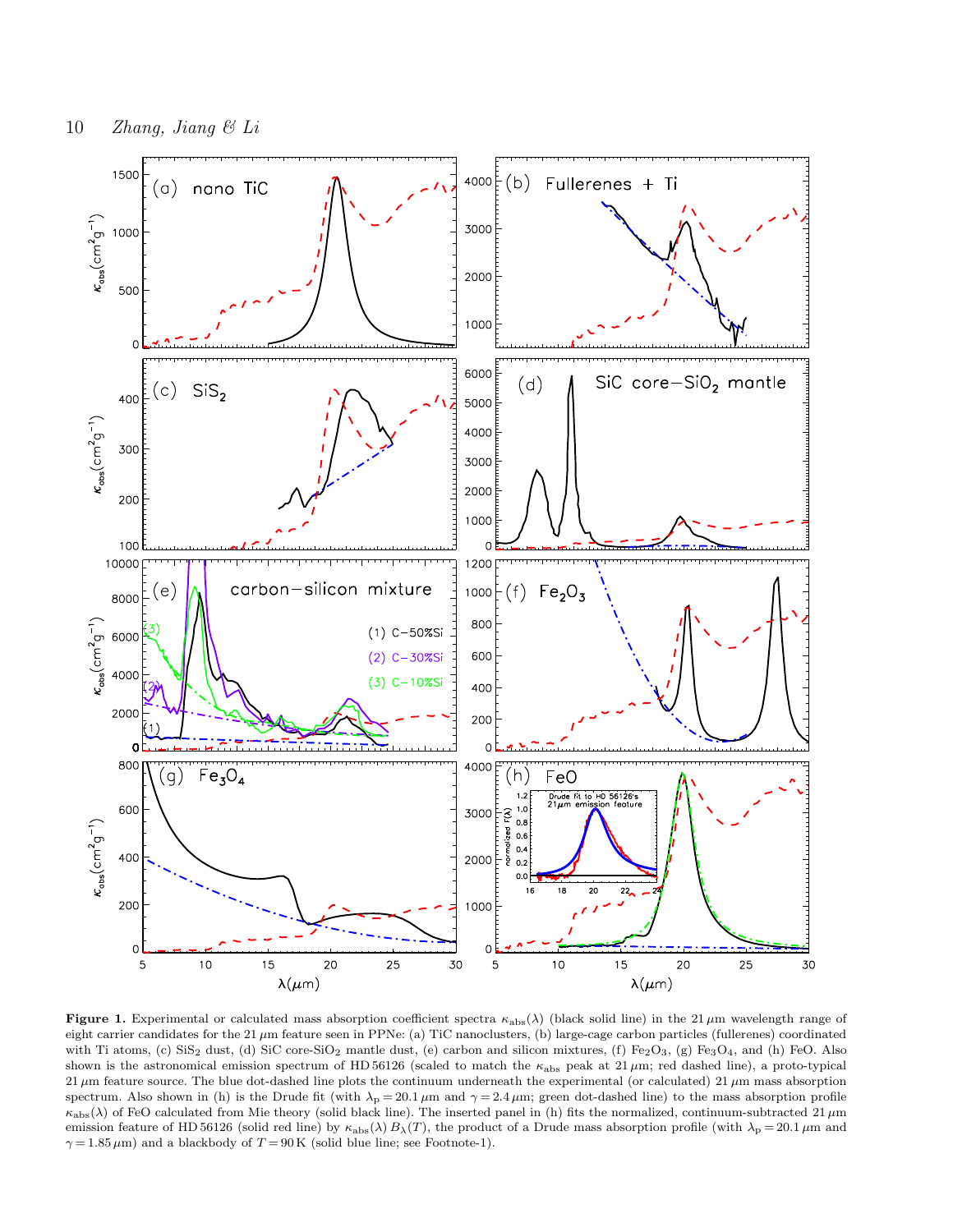

<span id="page-10-0"></span>Figure 2.  $\kappa_{\rm abs}^{\rm int}$ , the integrated mass absorption coefficient of the 21  $\mu$ m band (with the continuum underneath the band subtracted) versus  $(M_d/M_H)_{\text{max}} \equiv \mu_d [X/H]_{\star}/n_X$ , the maximum dust mass (relative to H) of the species containing the key element "X" (obtained by assuming that all X atoms are tied in that particular dust species), as denoted by cross (TiC nanoclusters), open diamond (fullerenes coordinated with Ti atoms), filled circle (SiS2), open circle (doped-SiC), filled star (SiO2-coated SiC), filled triangle (carbon-silicon mixtures), asterisk (FeO), open square (Fe<sub>2</sub>O<sub>3</sub>), and filled diamond (Fe<sub>3</sub>O<sub>4</sub>). Also plotted (as solid lines) are the minimum dust mass required to account for the emitted power of the 21  $\mu$ m feature  $(M_d/M_H)_{min} \equiv \mu_d$  [X/H]<sub>min</sub>/n<sub>X</sub> as a function of  $\kappa_{abs}^{int}$  for a range of temperatures.